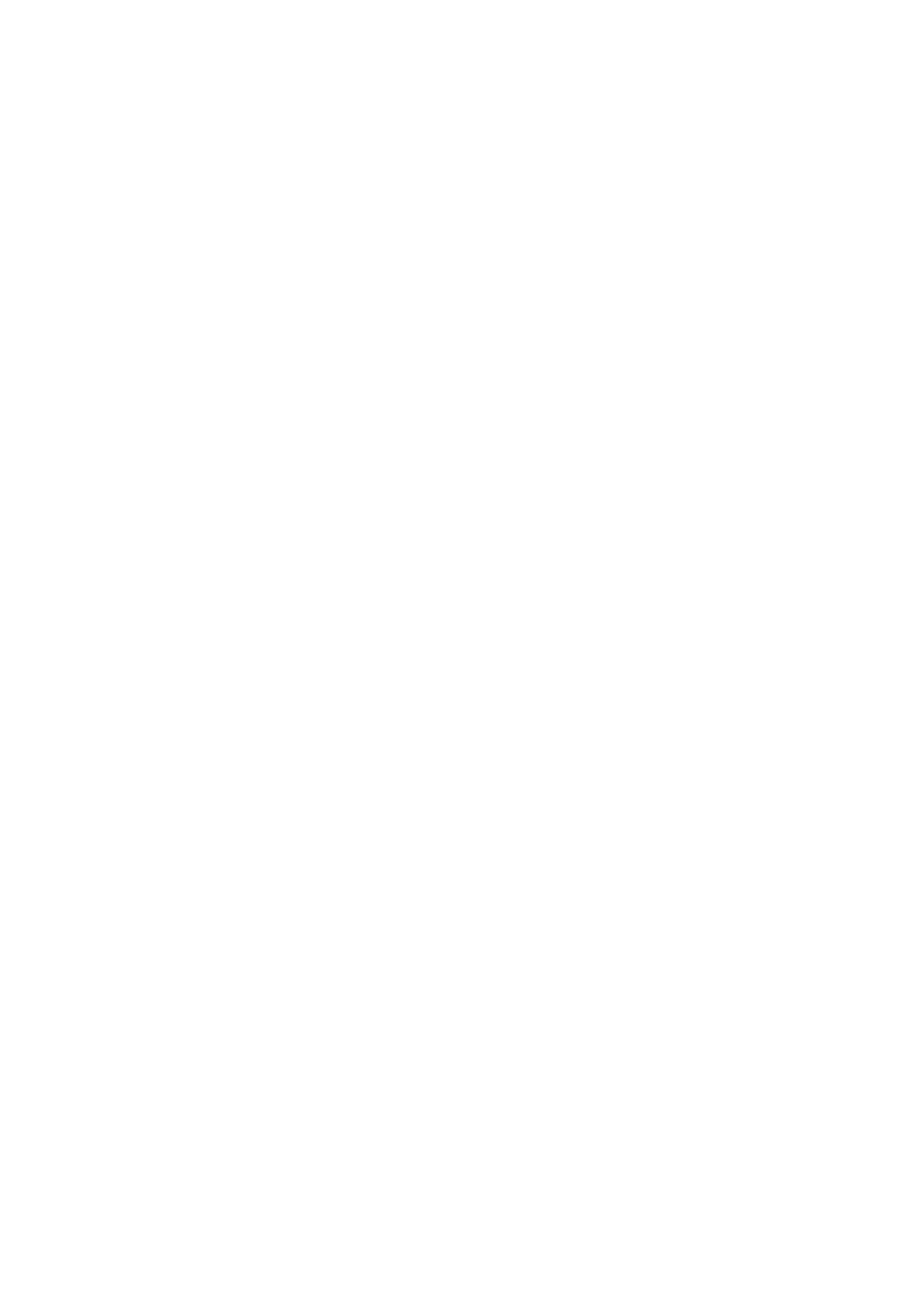**EUROPEAN UNIVERSITY INSTITUTE DEPARTMENT OF LAW**

*The Rule of Prior Exhaustion of Local Remedies in the International Law Doctrine and its Application in the Specific Context of Human Rights Protection*

**SILVIA D'ASCOLI AND KATHRIN MARIA SCHERR**

EUI Working Paper LAW No. 2007/02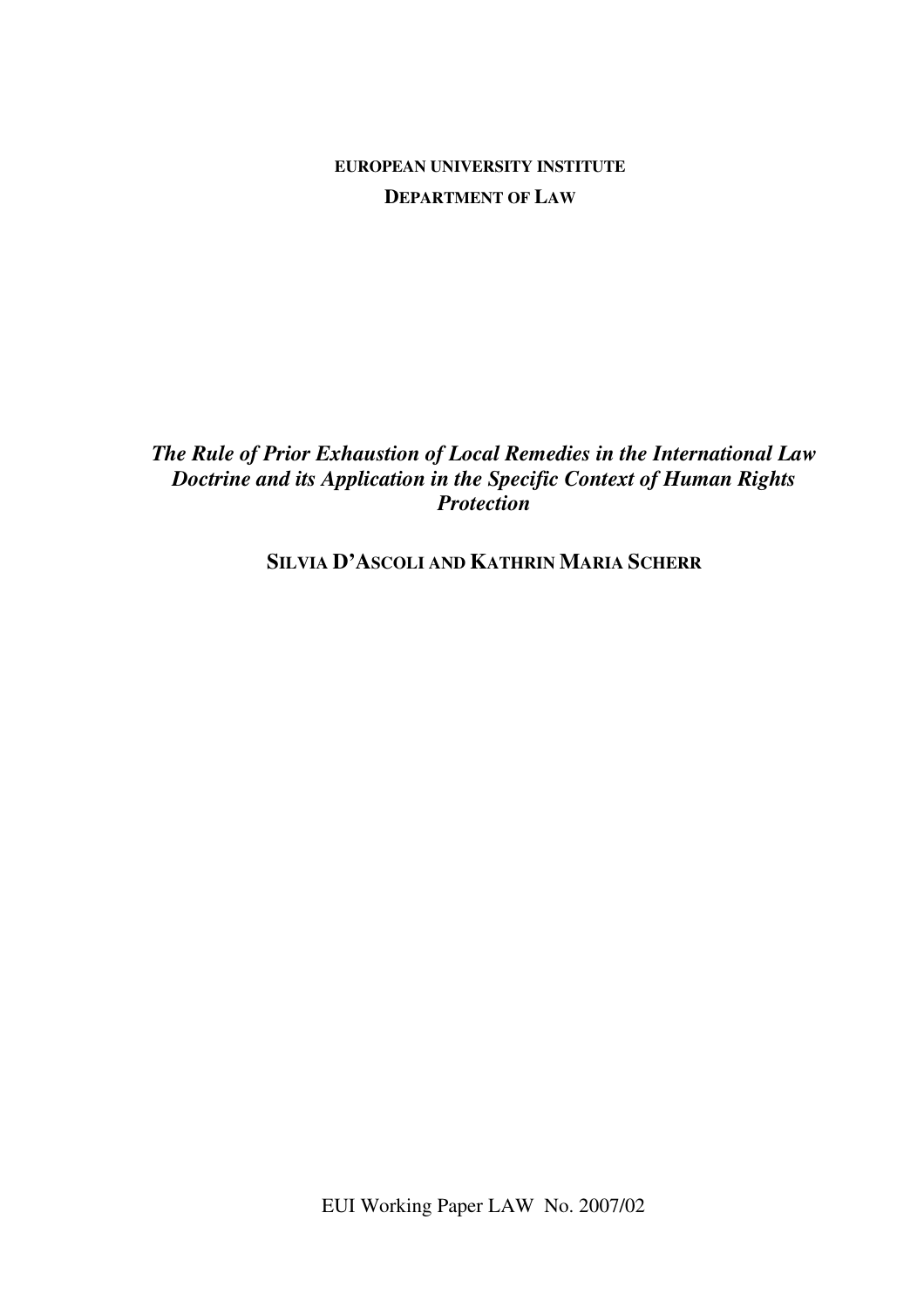This text may be downloaded for personal research purposes only. Any additional reproduction for other purposes, whether in hard copy or electronically, requires the consent of the author(s), editor(s). If cited or quoted, reference should be made to the full name of the author(s), editor(s), the title, the working paper or other series, the year, and the publisher.

The author(s)/editor(s) should inform the Law Department of the EUI if the paper is to be published elsewhere, and should also assume responsibility for any consequent obligation(s).

ISSN 1725-6739

© 2007 Silvia D'Ascoli and Kathrin Maria Scherr

Printed in Italy European University Institute Badia Fiesolana I – 50014 San Domenico di Fiesole (FI) Italy

> http://www.eui.eu/ http://cadmus.eui.eu/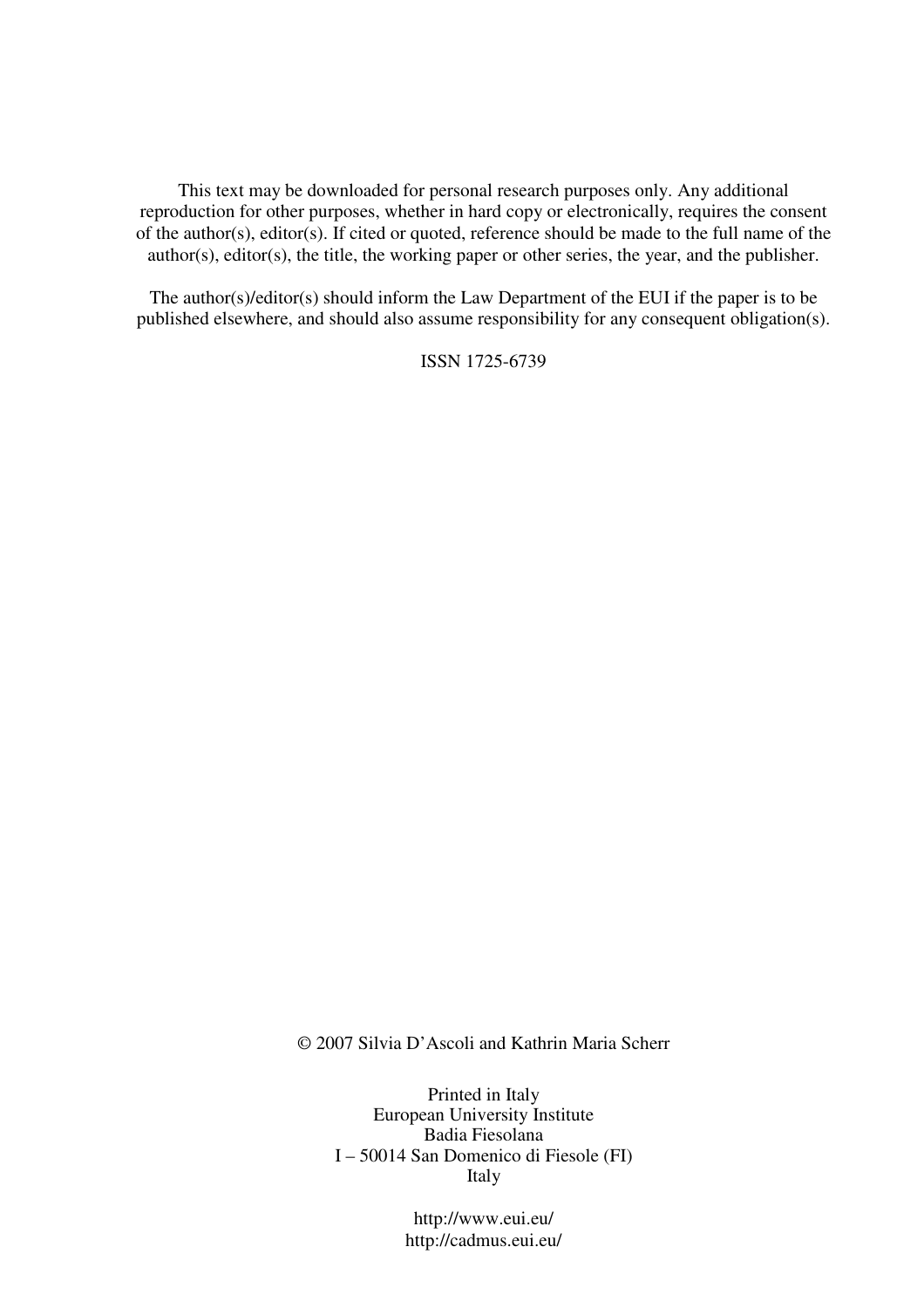#### Abstract

This article analyses the so-called 'rule of exhaustion of local remedies' whereby a State must be given the opportunity to redress an alleged wrong within the framework of its own domestic legal system before its international responsibility can be called into question at the level of regional or international organs. With respect to the specific historical development of the rule, the paper portrays the transition of the principle from its original function in international law to its extended application in human rights law. At the centre of the analysis is the question of whether the rule of exhaustion of local remedies has simply been 'transplanted' into the field of human rights protection or whether it has undergone substantial transformation to the extent that it now qualifies as a self-contained rule under human rights law. After having analysed the application of the local remedies rule in the field of human rights, it is argued that – even though initially influenced by the original rule in the field of diplomatic protection – at present the local remedies rule in human rights law is an autonomous and self-contained rule with different functions and aims.

#### Keywords

Diplomatic Protection, Domestic Remedies, European Charter of Fundamental Rights, European Court of Human Rights, Exhaustion of Local Remedies, Fundamental Rights, Human Rights Law, Human Rights Protection, International Court of Justice, Individual Rights and Remedies, Procedural v. Substantial Rule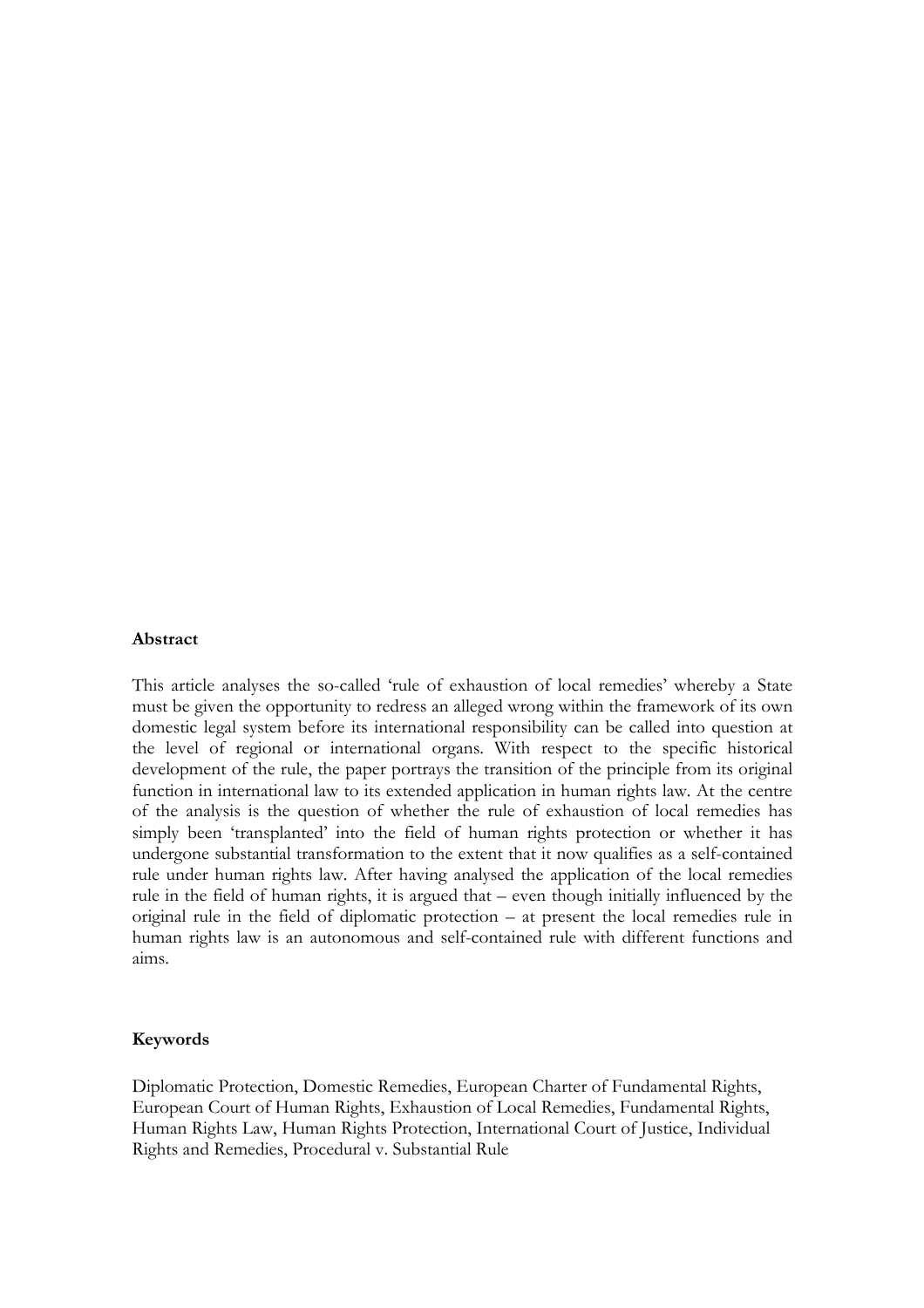#### Table of Contents

#### I. INTRODUCTION

II. THE RULE OF PRIOR EXHAUSTION OF LOCAL REMEDIES IN THE INTERNATIONAL LAW DOCTRINE

1. Theoretical Concepts underpinning the Nature of the Rule of Exhaustion of Local Remedies

- a) The Rule of Exhaustion of Local Remedies as a Rule of Substance
- b) The Rule of Exhaustion of Local Remedies as a Rule of Procedure
- c) Practical Consequences of the Different Theories underlying the Rule
- 2. The Burden of Proof with Respect to the Rule of Exhaustion of Local Remedies
- 3. The Rule of Exhaustion of Local Remedies: A Conflict between Competing Interests
- III. THE RULE OF EXHAUSTION OF LOCAL REMEDIES IN THE HUMAN RIGHTS **CONTEXT** 
	- 4. The Extension of the Rule to the Field of the Protection of Human Rights
	- 5. Particularities to be considered when applying the Rule in the Human Rights Context
	- 6. The Rationale of the Local Remedies Rule in the System of Human Rights Protection
	- 7. The Rule as applied in the Case-law of Human Rights Courts and **Committees**
	- 8. Exceptions to the Local Remedies Rule in the Human Rights Context
	- 9. Original Reasons for Introducing the Local Remedies Rule in the field of Human Right
	- 10. Procedural or Substantive in Nature?
	- IV. CONCLUSIONS
		- 11. Is the Principle of Exhaustion of Local Remedies in the Human Rights Context a different Rule from that under General Public International Law?

**BIBLIOGRAPHY**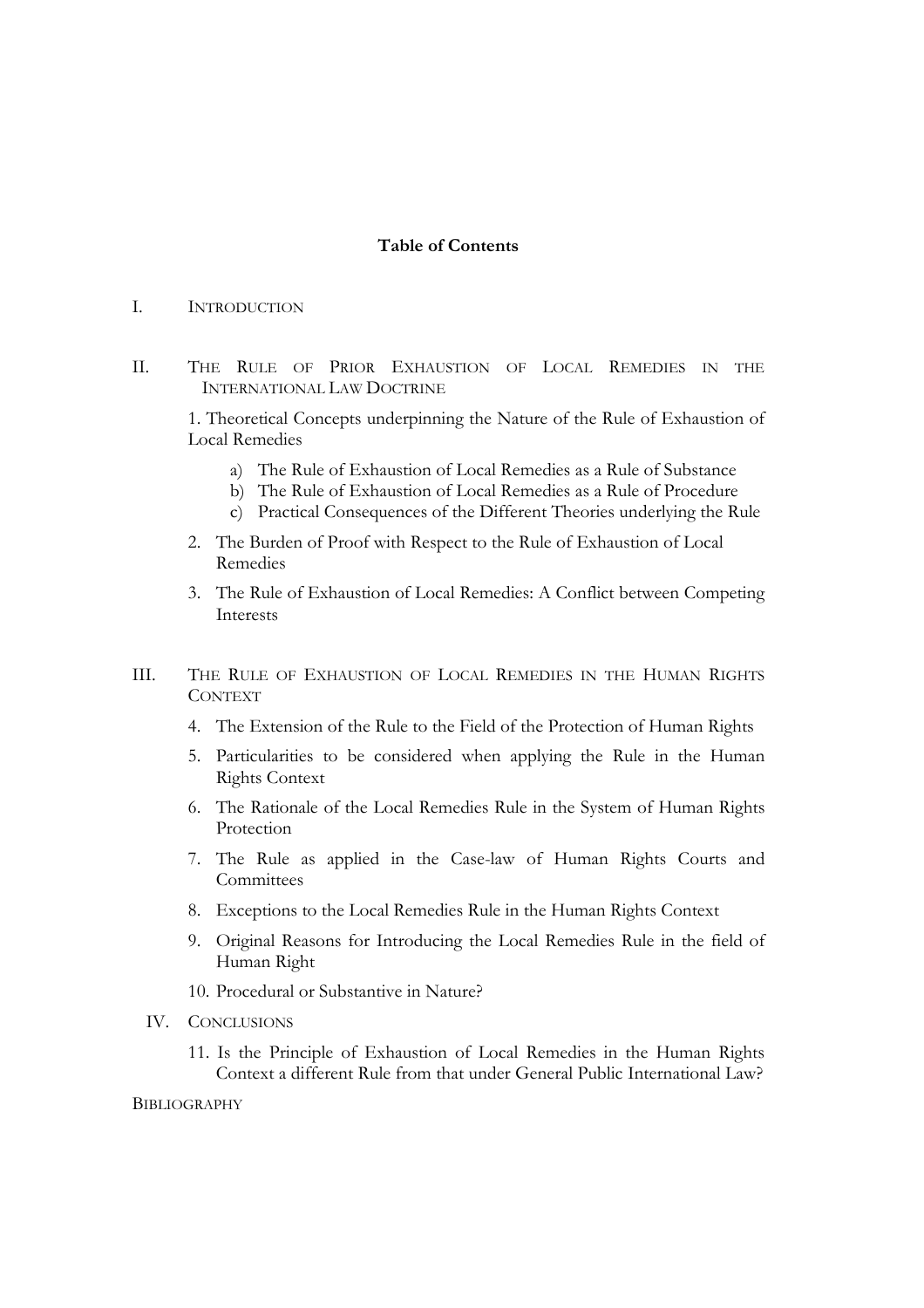# The Rule of Prior Exhaustion of Local Remedies in the International Law Doctrine and its Application in the Specific Context of Human Rights Protection

Silvia D'Ascoli and Kathrin Maria Scherr\*

#### I. Introduction

 $\overline{a}$ 

The rule of exhaustion of local remedies whereby "A State should be given the opportunity to redress an alleged wrong within the framework of its own domestic legal system before its international responsibility can be called into question", has undergone substantial development from its traditional function as a customary rule in inter-state diplomatic practice to its extended application in the field of human rights protection. With respect to the specific development of the rule, this paper will analyze the principle of exhaustion of local remedies from a dual perspective: The first part of the paper will focus on the historical development of the rule and its traditional application in the area of diplomatic protection. Thereby, special attention will be given to the interpretation of the nature of the rule and thus the practical implications of it. The second part of the paper will be devoted to the specific application of the rule in the field of human rights. The question that is at the centre of this analysis is whether the rule of exhaustion of local remedies is to be applied equally in the field of diplomacy and human rights.

The paper can be divided into two large sections. The first section, comprising *parts I* and II, analyzes the rule of exhaustion of local remedies in the light of general international law. The second section, comprising *parts III* and *IV* focuses on the application of the rule in the specific context of human rights.<sup>2</sup>

<sup>\*</sup> PhD Researchers in the Department of Law, European University Institute, Florence

<sup>&</sup>lt;sup>1</sup> Cançado Trindade, The Application of the Rule of Exhaustion of Local Remedies in International Law: Its rationale in the international protection of individual rights, Cambridge University Press, 1983, p.1.

<sup>&</sup>lt;sup>2</sup> Due to the vast number of issues related to the definition, development and application of the rule of exhaustion of local remedies and due to the limited scope of this paper, the authors do not claim to provide a comprehensive analysis of the topic, but were rather forced to be selective in the choice of the various aspects addressed in the paper. Thus, a number of questions related to the principle of exhaustion of local remedies had to be left out or could only be analyzed in a rather superficial manner.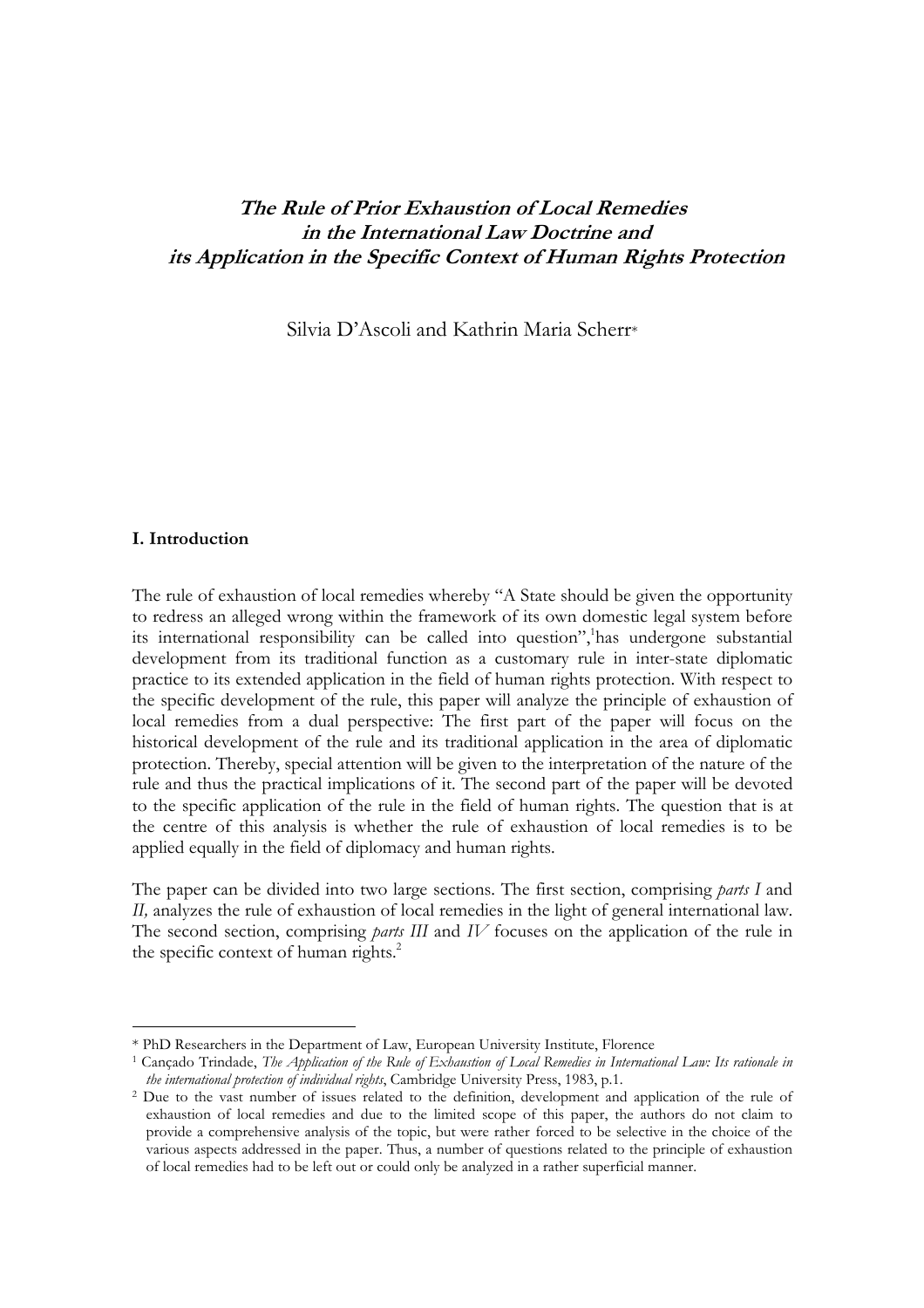# II. The Rule of Prior Exhaustion of Local Remedies in the International Law Doctrine

The clear formulation of the rule of exhaustion of local remedies, its frequent application by international courts, its recognition in inter-state practice, and its extensive scholarly analysis allow for the assumption that the existence or general validity of the rule do not have to be questioned. However, there are many aspects of its practical application that remain doubtful, contested and unclear. In fact, as Philip Jessup rightly stated, the rule of exhaustion of local remedies "is a well established but inadequately defined rule."<sup>3</sup> Moreover, in addition to various uncertainties concerning the function, the rationale and the practical application of the principle of exhaustion of local remedies, controversy has also persisted in the discussion of the basic theoretical concept underpinning the rule.

## 1. Theoretical Concepts underpinning the Nature of the Rule of Exhaustion of Local Remedies in General International Law

The question of the defining moment when a breach of international law incurring liability on part of a State occurs is at the centre of the debate concerning the nature of the rule of exhaustion of local remedies. Within the different schools of interpretation with respect to the origin of a State's international responsibility, the rule of exhaustion of local remedies is either classified as a rule of substance or as a procedural prerequisite for the admissibility of an international claim. Moreover, a third approach in the literature<sup>4</sup> attributes both a substantive and a procedural character to the rule depending on the circumstances of the case.

The different lines of interpretation enjoy widespread scholarly attention and are based on convincing practical evidence in the jurisprudence of international courts and tribunals. However, none of those constructions is fully elaborated and in order to arrive at a clear classification of the rule of exhaustion of local remedies as a rule of substance or procedure it proves rather difficult to give precedence to one of the abovementioned theoretical concepts. In an attempt to clarify the basic differences between the various approaches underlying the theoretical understanding of the rule, the following section will outline the main arguments used by various authors in support of their interpretation of the structural nature of this rule.

## a) The Rule of Exhaustion of Local Remedies as a Rule of Substance

The interpretation of the principle of prior exhaustion of local remedies as a rule of substance stems mainly from the disputed question concerning the precise moment of the generation of international responsibility: When does the responsibility of a State arise at the level of general public international law?

 $\overline{a}$ <sup>3</sup> Philip C. Jessup, *A Modern Law of Nations*, Cambridge University Press (1956), 104.

<sup>4</sup> See for example García Amador, "State Responsibility: Some New Problems", 94 Hague Recueil (1958), p. 449; Herbert W. Briggs, "The Local Remedies Rule: A Drafting Suggestion", 50 AJIL (1956), p. 921.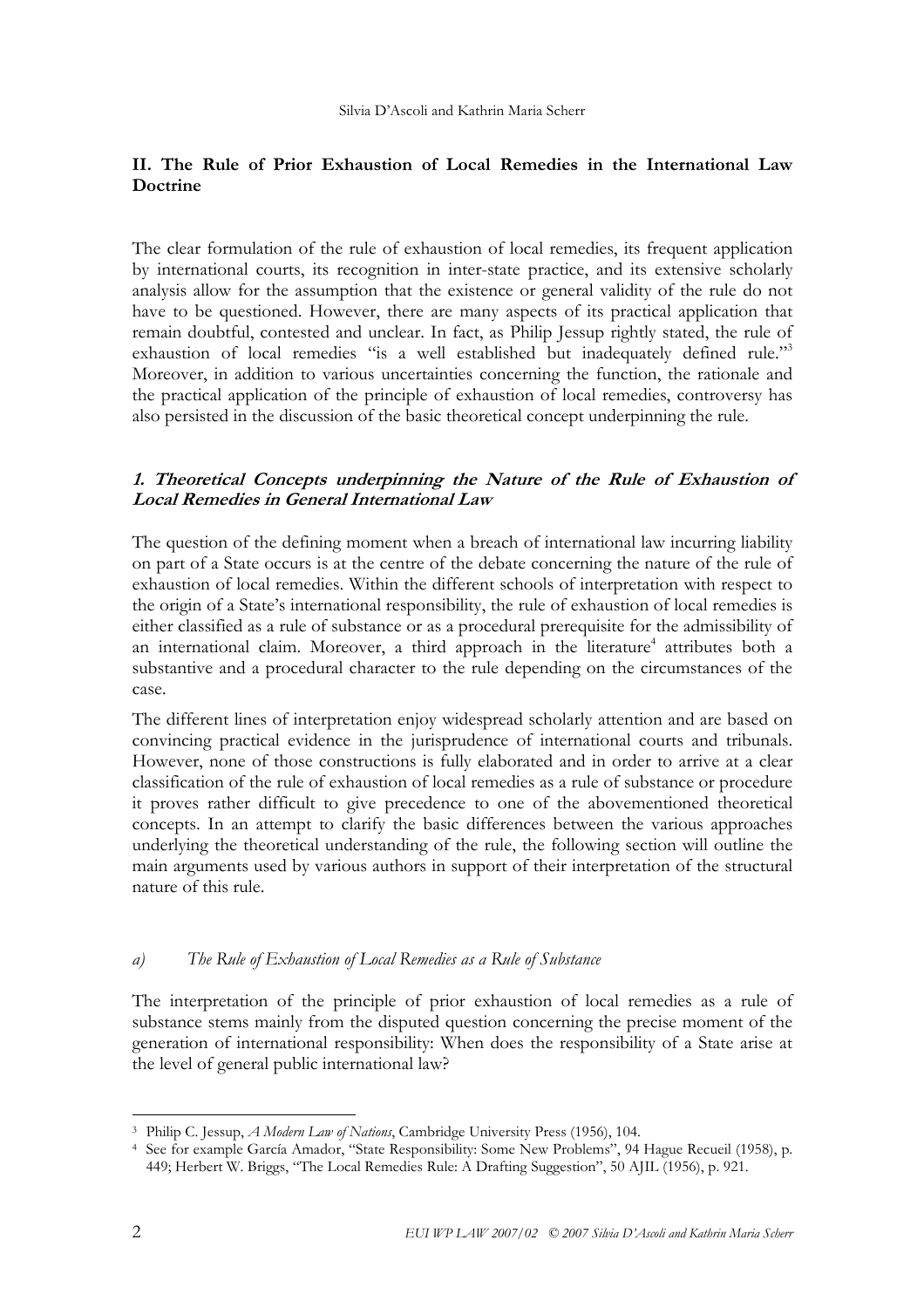Among a host of prominent supporters<sup>5</sup> of the substantive character of the rule, Roberto Ago<sup>6</sup> explicitly based the "genesis" of international responsibility of a State on the condition of the prior necessity for the individual to employ all the remedies available under internal law. Only after all existing appropriate and effective remedies had been exhausted without success, the vital condition of a "*fatto illecito internazionale perfetto*", i.e. an internationally wrongful act, would be fulfilled and would consequently give rise to a complete and final breach of an international obligation. In Ago's view (which was reflected in his work for the International Law Commission) the exhaustion of local remedies constitutes a substantive and not just a procedural element of responsibility. The principle of exhaustion of local remedies, he argued, was an essential and absolute condition for the determination of the existence of an internationally wrongful act. As long as local remedies have not been exhausted by the individual concerned, one can not qualify the State's action as amounting to an internationally wrongful act. It is only after local remedies have been invoked and the individual has been placed in a situation which is incompatible with the internationally required result that the internationally wrongful act has been created.<sup>7</sup> Therefore, the claim that the rule of exhaustion of local remedies is of substantive character implies that no international responsibility can arise until the claim has been rejected by the local courts or authorities.

This interpretation of the principle of exhaustion of local remedies as a rule of substance has not only caused controversy in the literature but has also been widely discussed by judges and arbitrators of international courts and tribunals. However, the question is less frequently raised in the case-law of the courts as such than in separate and dissenting opinions by various judges of the ICJ and of its predecessor, the Permanent Court of International Justice.<sup>8</sup> A definition of the rule as to its substantive character was also expressed by Judge Córdova in a separate opinion in the *Interhandel* Case.<sup>9</sup> Moreover, the question of the rule's nature was raised before the International Court of Justice in the context of the Case Concerning The Barcelona Traction, Light and Power Company, Limited (Preliminary Objections).<sup>10</sup> In this case Belgium had filed an Application against Spain seeking reparation for the alleged damage caused to the Barcelona Traction, Light and Power Company, Limited by acts of Spain which were alleged to be contrary to international law. The Spanish government subsequently raised four preliminary objections to the Belgian Application among which it disputed the admissibility of the claim as such due to the non-exhaustion of local remedies with respect to the acts complained of. The ICJ thereafter decided to join the aforementioned objection to the merits. However, before the Court had a chance to

<sup>&</sup>lt;sup>5</sup> See, *inter alia*, E. Borchard, "Theoretical Aspects of the International Responsibility of States", 1 ZaöRV (1929), p.237; Durand, "La Responsabilité internationale des états pour déni de justice", 38 RGDIP (1931), p.721.

<sup>6</sup> Roberto Ago, "La Regola del Previo Esaurimento dei Ricorsi Interni in Tema di Responsabilità Internazionale", 3 Archivio di Diritto Pubblico (1938), p.182.

<sup>7</sup> Roberto Ago, Sixth Report on State Responsibility, 2 Yearbook of International Law Commission Part II (1977), p.20.

<sup>&</sup>lt;sup>8</sup> In a dissenting opinion in the *Panevezys-Saldutikis Railway* Case (PCIJ, Series A/B, No.76, p.47) Judge Hudson claimed that "[i]t is a very important rule of international law that local remedies must have been exhausted without redress before a State may successfully espouse a claim of its national against another State. This is not a rule of procedure. It is not merely a matter of orderly conduct. It is a part of the substantive law as to international, i.e. State-to-State responsibility."

<sup>9</sup> ICJ Reports 1959, p.45.

 $10 \text{ }$  Case Concerning the Barcelona Traction, Light and Power Company, Limited: Preliminary Objections (Belgium v. Spain), International Court of Justice, Judgment of 24 July 1964, ICJ Reports 1964, p.6.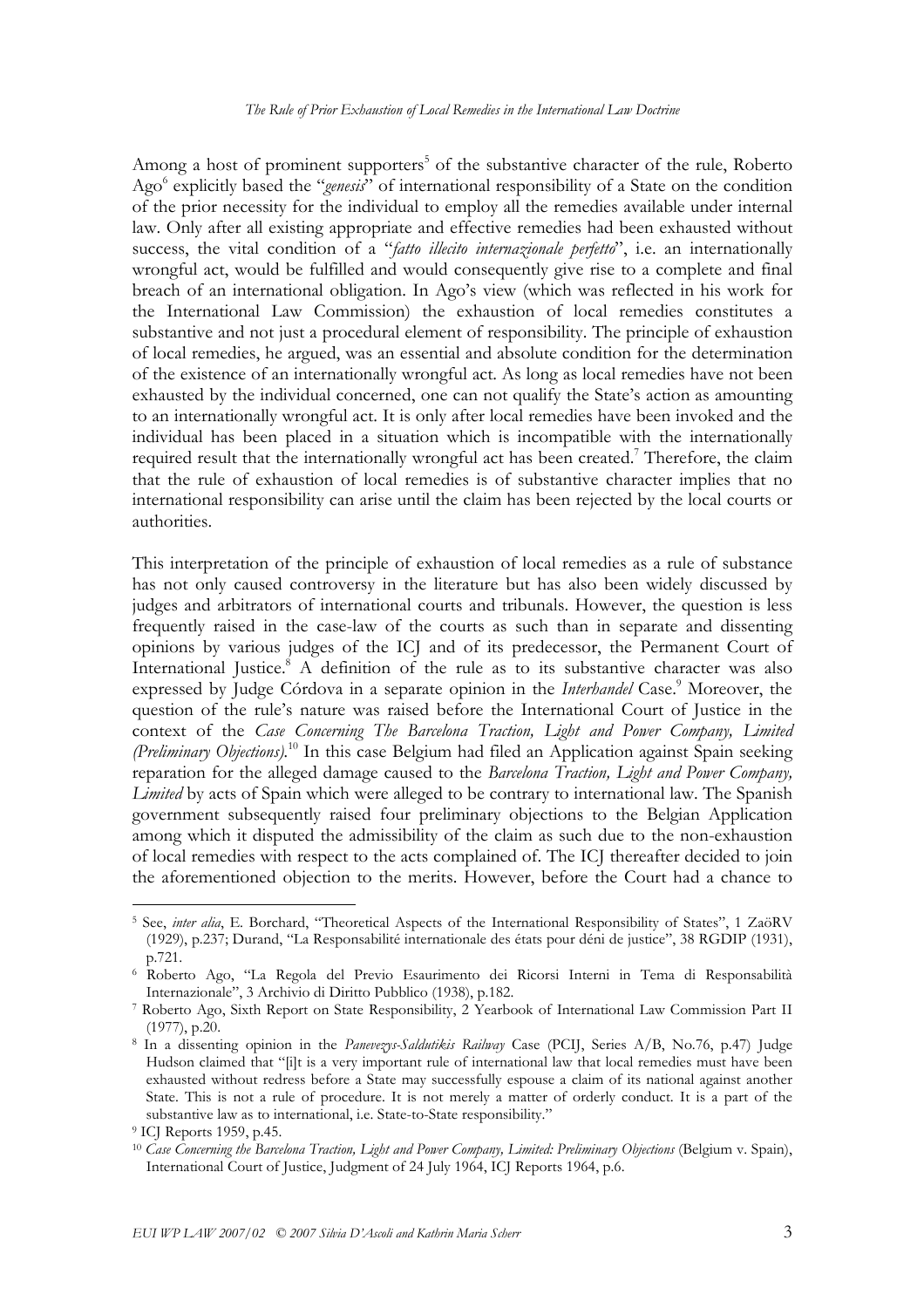#### Silvia D'Ascoli and Kathrin Maria Scherr

rule upon the question concerning the exhaustion of local remedies, Belgium's Application was rejected on the grounds of lack of jus standi before the ICJ.<sup>11</sup> Reference to the rule was then, however, made by Judge Morelli in his dissenting opinion in the case.<sup>12</sup>

If the rule of prior exhaustion of local remedies operates as one of substance, State liability at the international law level only arises after the fruitless resort to local remedies. Therefore, international law has not been violated at the time the initial injury to the individual or alien is committed, but only after local remedies have been exhausted. As long as the individual has not exhausted local remedies, the internationally wrongful act does in fact not yet exist or has at least not been completed and it follows that so far international responsibility has not been created. The core argument for the substantive character of the requirement to exhaust local remedies is linked to the respect of sovereignty of the respondent State which after all has to be given an opportunity to do justice in its own way through its internal means of jurisdiction. $^{13}$ 

## b) The Rule of Exhaustion of Local Remedies as a Rule of Procedure

On the other hand, if the liability of a State under international law is already generated at the time of the initial injury to the individual and even before the rule of exhaustion of local remedies is applicable then the principle of exhaustion of local remedies operates as one of procedure. As a consequence, the responsibility of a State at the international level is already created at the moment of the commission of an internationally wrongful act, even though the international enforcement of that responsibility is not permitted until the procedural requirement of exhaustion of local remedies has been complied with.

This view is consistently maintained by various authors<sup>14</sup> on the subject, among them Charles de Visscher, a prominent supporter of the procedural nature of the exhaustion of local remedies rule, who claimed as early as 1927 that the rule was in fact detached from the existence of responsibility as such.<sup>15</sup> In a similar manner, Fitzmaurice<sup>16</sup> defended the procedural nature of the rule of exhaustion of local remedies by claiming that "[w]here there has been an original wrong on the part of the State followed by a failure to redress it, amounting to a denial of justice, the denial may be a necessary condition of intervention, but it is not the ground of it."

 $\overline{a}$ <sup>11</sup> For further reference see Alona E. Evans, "Case Concerning the Barcelona Traction, Light and Power Company, Limited (Belgium v. Spain), Second Phase (1970)", 64 The American Journal of International Law 3, p.653.

<sup>12</sup> ICJ Reports 1964, p.114 (Emphasis added): "…the local remedies rule, as a rule of general international law, is in my view **substantive** and not procedural...the existence of an internationally unlawful act and of the international responsibility of the State cannot be asserted so long as the foreign national has the possibility of securing, through the means provided by the municipal legal system, the result required by the international rule."

<sup>&</sup>lt;sup>13</sup> See Edwin M. Borchard, "Theoretical Aspects of the International Responsibility of States", 1 ZaöRV (1929), p.237.

<sup>&</sup>lt;sup>14</sup> Among the principal supporters of the procedural view are: Alwyn Vernon Freeman, *The International* Responsibility of States for Denial of Justice, 1938, p.407; Chittharanjan Amerasinghe, "The Formal Character of the Rule of Local Remedies", 25 ZaöRV (1965), p.445 et al.

<sup>15</sup> Charles de Visscher, "Notes sur la responsabilité internationale des Etats et la protection diplomatique d'après quelques documents récents", 8 RDILC (1927), p.245.

<sup>16</sup> G.G. Fitzmaurice, "The Meaning of the Term Denial of Justice", 13 BYIL (1932), p.96.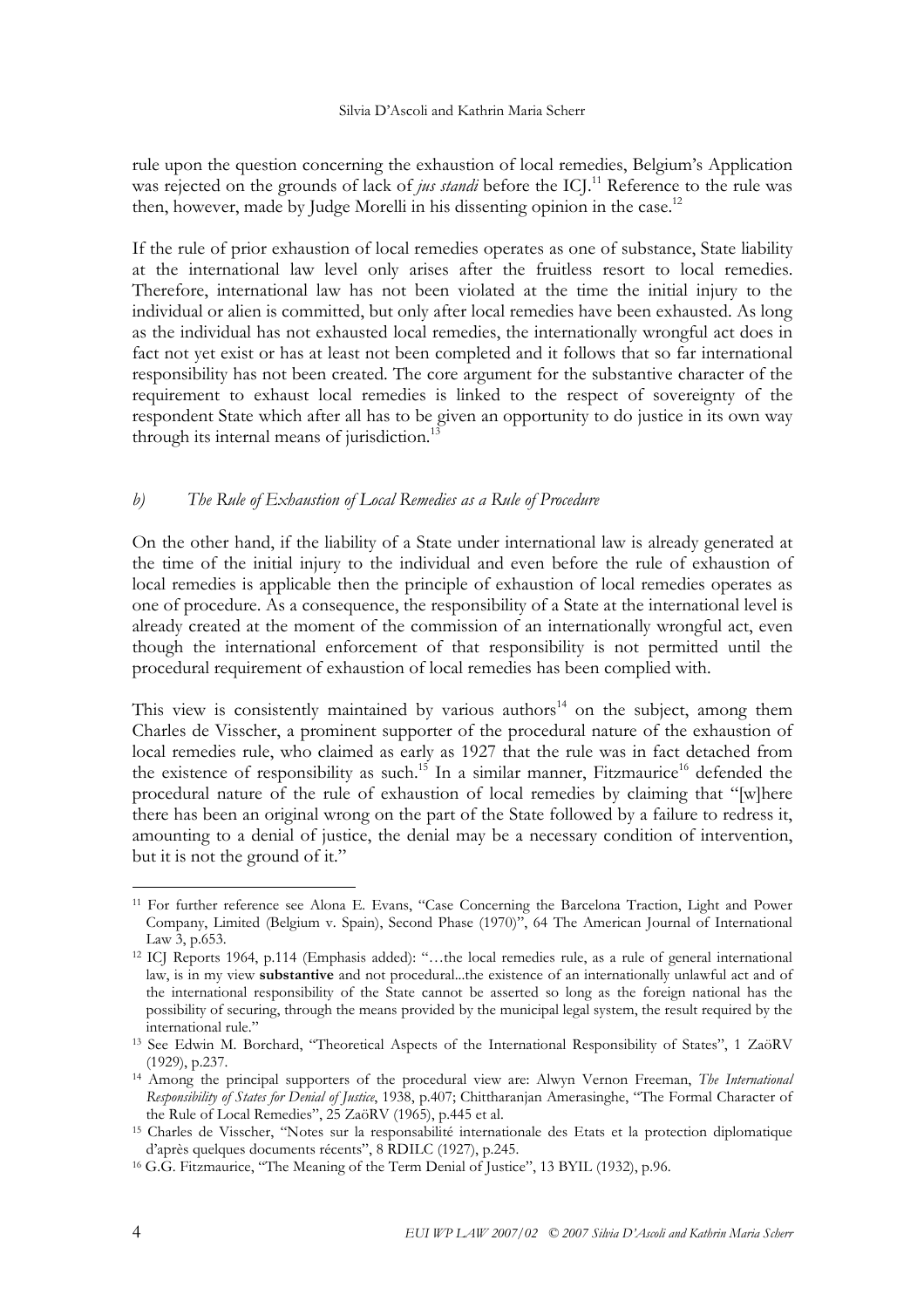Apart from various authors in the literature who are in favor of the procedural character of the rule, this approach has also been supported by various judges at international courts and tribunals. A clear opinion with respect to this question has been expressed by Judge Tanaka in the Case Concerning The Barcelona Traction, Light and Power Company, Limited in the course of his separate opinion.<sup>17</sup> A similar stance was taken by Judge Armand-Ugon in his dissenting opinion in the Interhandel Case<sup>18</sup> where he explicitly referred to the fact that international responsibility of a State was already generated long before the rule of exhaustion of local remedies came into play. Thus he attributed a merely procedural character to the rule. A strong argument favoring the procedural nature of the rule of exhaustion of local remedies was also rendered by the Permanent Court of International Justice in 1938 in the Phosphates in Morocco Case (France v. Italy). In this judgment the Court ruled on the question of whether the denial of justice was an essential element for the genesis of international responsibility. In this context the Court confirmed the procedural nature of the rule and stated that "…the alleged denial of justice…exercises no influence either on the accomplishment of the act or on the responsibility ensuing from it."<sup>19</sup> Therefore, the international responsibility of a State would already be generated by the initial act independent of subsequent actions specifically related to the exhaustion of local remedies.

According to this approach, in the field of diplomatic protection the rule operates merely as a procedural bar which enables the State to make its claim before an international tribunal or court on behalf of the national it seeks to protect. However, the actual generation of international responsibility had already been construed at the moment when the initial wrongful act had been committed by the State concerned.

## c) Practical Consequences of the Different Theories underlying the Nature of the Rule of Exhaustion of Local Remedies

At first sight it might seem that the discussion about the structural nature of the rule is more of theoretical than of real practical value. However, the theoretical interpretation of the rule in this context is of vital importance since in practice, different views on the nature of the rule can lead to quite different outcomes.

The way in which the principle of exhaustion of local remedies is treated from a procedural point of view is an important aspect which depends directly on the classification of the rule as one of procedure or substance. In this context the question at stake is whether the nonexhaustion of local remedies is relevant to the merits of the case or whether it can be invoked as a preliminary objection to admissibility? Over time the practice of the PCIJ and the ICJ has shown that the objection of a failure to exhaust local remedies is rather of preliminary nature which consequently contests the admissibility of an application, than an objection to the proceedings on the merits of the case. In the Panavezys-Saldutiskis Railway

<sup>17</sup> Dissenting Opinion, 1970 ICJ Reports, p.143 (Emphasis added): "There can be no doubt that the local remedies rule possesses a **procedural character** in that it requires the person who is to be protected by his government to exhaust local remedies which are available to him in the State concerned, before his government espouses the claim before an international tribunal."

<sup>&</sup>lt;sup>18</sup> Dissenting Opinion, 1959 ICJ Reports, p.88.

<sup>19</sup> PCIJ, Series A/B, No. 74 (1938), p.28.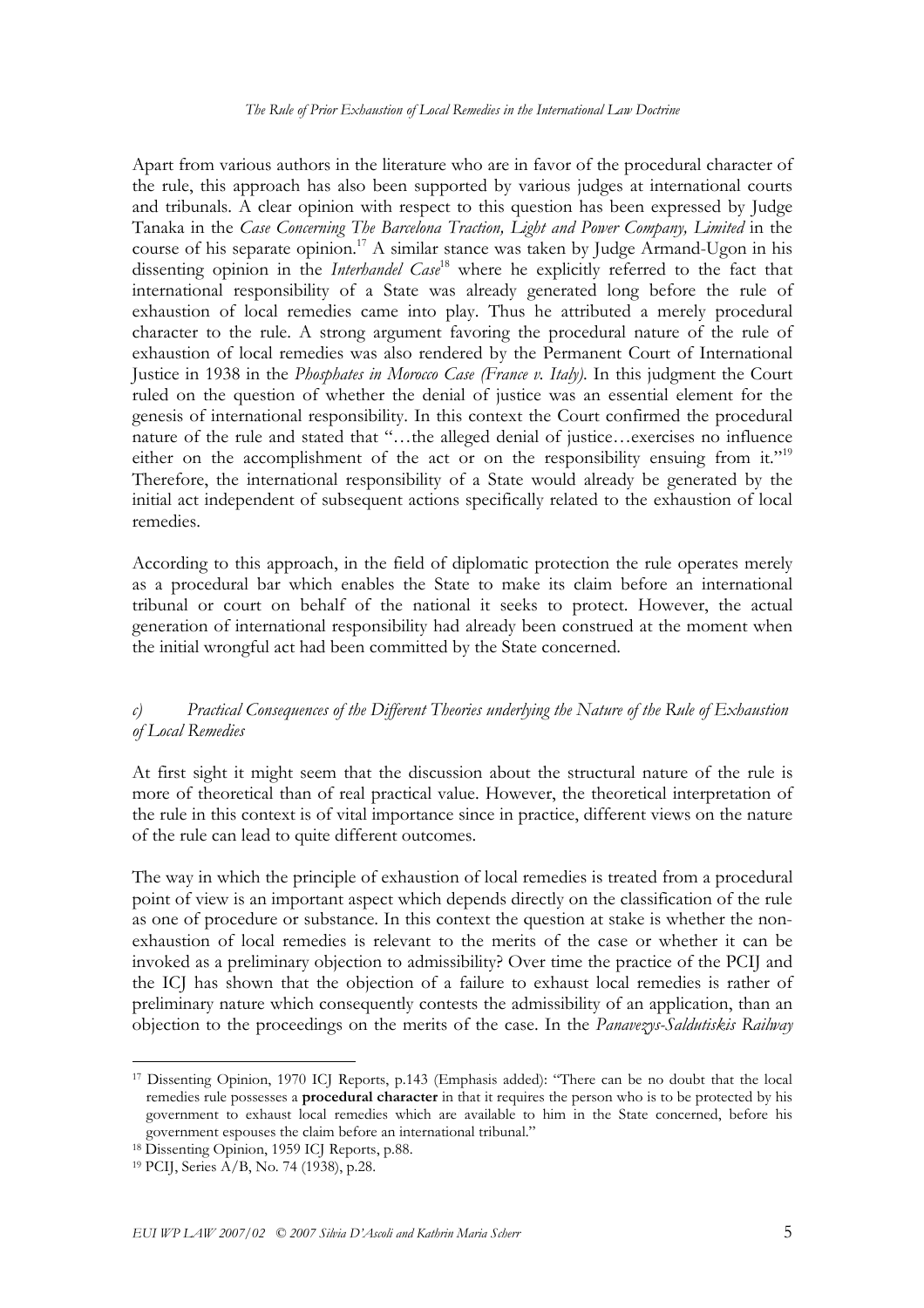$\textit{Case}^{20}$ , for example, the PCIJ unhesitatingly ruled on the preliminary nature of the objection related to the rule of exhaustion of local remedies.

In some cases, the International Court of Justice has adopted the practice of joining the objection of exhaustion of local remedies to the merits of the case, such as in the Case Concerning The Barcelona Traction, Light and Power Company, Limited. The ICJ repeatedly justified its decision with the argument that "this is not a case where the allegation of failure to exhaust local remedies stands out as a clear-cut issue of a preliminary character that can be determined on its own. It is inextricably interwoven with the issues of denial of justice which constitute the major part of the merits".<sup>21</sup> However, this procedure does not substantially change the preliminary character of the rule and it is in fact only permissible in exceptional cases.

Following the examination of the relevant commentators, the decisions of international courts and the statements by international judges with respect to the nature of the principle of exhaustion of local remedies, it is evident that a great deal of disagreement concerning the theoretical understanding of the rule persists until today. However, if one discounts diverging academic commentaries as well as the dissenting opinions of various judges and focuses instead on the relevant case law, one might conclude that the practice of judicial bodies in general seems to lean more towards a procedural understanding of the rule.

Due to the limited framework of this paper we have limited our analysis to just a few areas of application of the rule. Hence, there are a number of interesting aspects in relation to the rule of exhaustion of local remedies which can not be addressed in detail but which are certainly of equal importance for a thorough analysis of the rule. For example, questions relating to the concept of direct injury, the aspect of possible contractual relationships between the State and the individual, the issue of waiver and estoppel and an in-depth analysis of the concept of denial of justice as such are closely linked to the principle at stake and are essential for a comprehensive investigation of the rule of exhaustion of local remedies. Due to the selective nature of this paper the following sections merely allow for the discussion of one of these additional aspects which are intrinsically linked to the practical application of the rule.

# 2. The Burden of Proof with regard to the Principle of Exhaustion of Local Remedies

Another important issue related to the practical application of the rule of exhaustion of local remedies would be the question of which party carries the burden of proof in a case where the contention is raised that the individual has not exhausted local remedies. Furthermore, which party has to prove objections raised with respect to the scope of and possible limitations to the rule? Generally speaking there are no universally applicable rules on the division of the burden of proof, either in general international law or in the application of the rule of exhaustion of local remedies. This subject has also not been considered with any comprehensiveness in the jurisprudence.

<sup>&</sup>lt;sup>20</sup> Panavezys-Saldutiskis Railway Case, PCIJ, Series A/B, No. 76, p.22.

<sup>21</sup> 1970 ICJ Reports, p.46.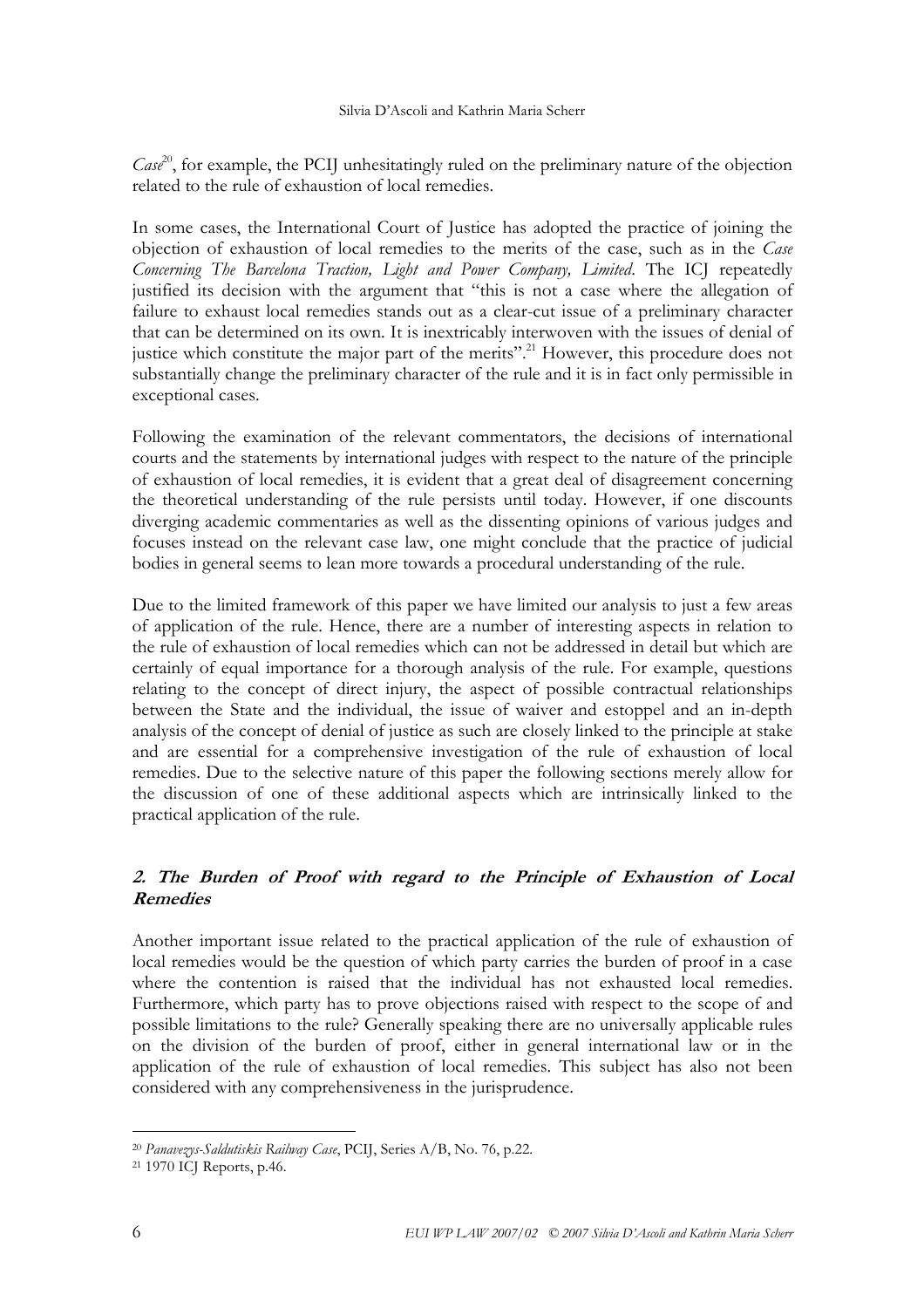General customary international law on the burden of proof acknowledges the existence of two fundamental principles, namely the rule of "*onus probandi actori incumbit*" and the principle of "reus in exceptione fit actor." While the first maxim refers to the basic concept that a claimant always carries the duty to prove his claim, the second general principle establishes the general obligation of the defendant to disprove the plaintiff's arguments. Hence it cannot only be assumed that there is generally some division in the burden of proof between the claimant and the defendant but also that the specific party raising the contention will usually have to carry the burden of proof.<sup>22</sup> These principles of general international law are equally applicable to the requirement of proof of exhaustion of local remedies. In this context difficulties might however arise with regard to the question of attribution, i.e. the question of which party is to be regarded as the primary actor with reference to a claim made.

The Case Concerning Elettronica Sicula S.p.A., which has already been discussed in some detail in the previous sections, also serves as a valid practical example for the uncertainties pertaining over the question of burden of proof. As will be recalled, in this particular case the US filed an application before the ICJ instituting proceedings against Italy. Italy contended that the claim was inadmissible due to the alleged failure of the two US corporations concerned to exhaust on a primary basis the local remedies available to them in Italy.<sup>23</sup> According to the principles applicable under general international law, who carries the burden of proof with respect to this allegation? Is it for Italy to show the existence of a remedy or is it for the United States to prove that a national remedy was not available or as a matter of fact proved to be ineffective?

In its final judgment the ICJ ruled that: "…it was for Italy to show, as a matter of fact, the existence of a remedy which was open to the United States stockholders and which they failed to employ."<sup>24</sup> In sum, one could conclude in this particular case that the ICJ once again laid down the obligation on the party, which initially raised the contention. Further considerations on the issue of burden of proof were made by Judge Lauterpacht in the Norwegian Loans Case.<sup>25</sup>

The view endorsed by the ICJ in the ELSI Case has also been applied in the Norwegian Loans Case in that there is an initial onus on the party who raises the objection that local remedies have not been exhausted to prove the existence, in its system of internal law, of remedies which have not been used. However, Judge Lauterpacht further implied that the

<sup>22</sup> See in particular: K. Buschbeck, "Evidence: Procedures of Judicial Discovery and the Burden of Proof", in 3 Gerichtsschutz gegen die Exekutive (1971), p.164; Amerasinghe, "Principles of Evidence in International Litigation", 70 AIDI (2003), p.156.

<sup>&</sup>lt;sup>23</sup> Case Concerning Elettronica Sicula S.p.A. (United States of America v. Italy), ICJ, Judgment of 20 July 1989, ICJ Reports 1989, par.49.

<sup>24</sup> Ibid, par.62.

<sup>&</sup>lt;sup>25</sup> Norwegian Loans Case, ICJ, Judgment of 6 July 1957, ICJ Reports 1957, p.9. In his separate opinion Judge Lauterpacht referred to "the existence of a prima facie distribution of the burden of proof" concerning the duty to exhaust local remedies and he defined the sequence of this distribution as follows: "(1) as a rule, it is for the plaintiff State to prove that there are no effective remedies to which recourse can be had; (2) no such proof is required, if there exists legislation which on the face of it deprives the private claimant of a remedy; (3) in that case it is for the defendant State to show that, notwithstanding the absence of a remedy, its existence can nevertheless reasonably be assumed; (4) the degree of burden of proof thus to be adduced ought not to be so stringent as to render the proof unduly exacting" (1957 ICJ Reports, p.39).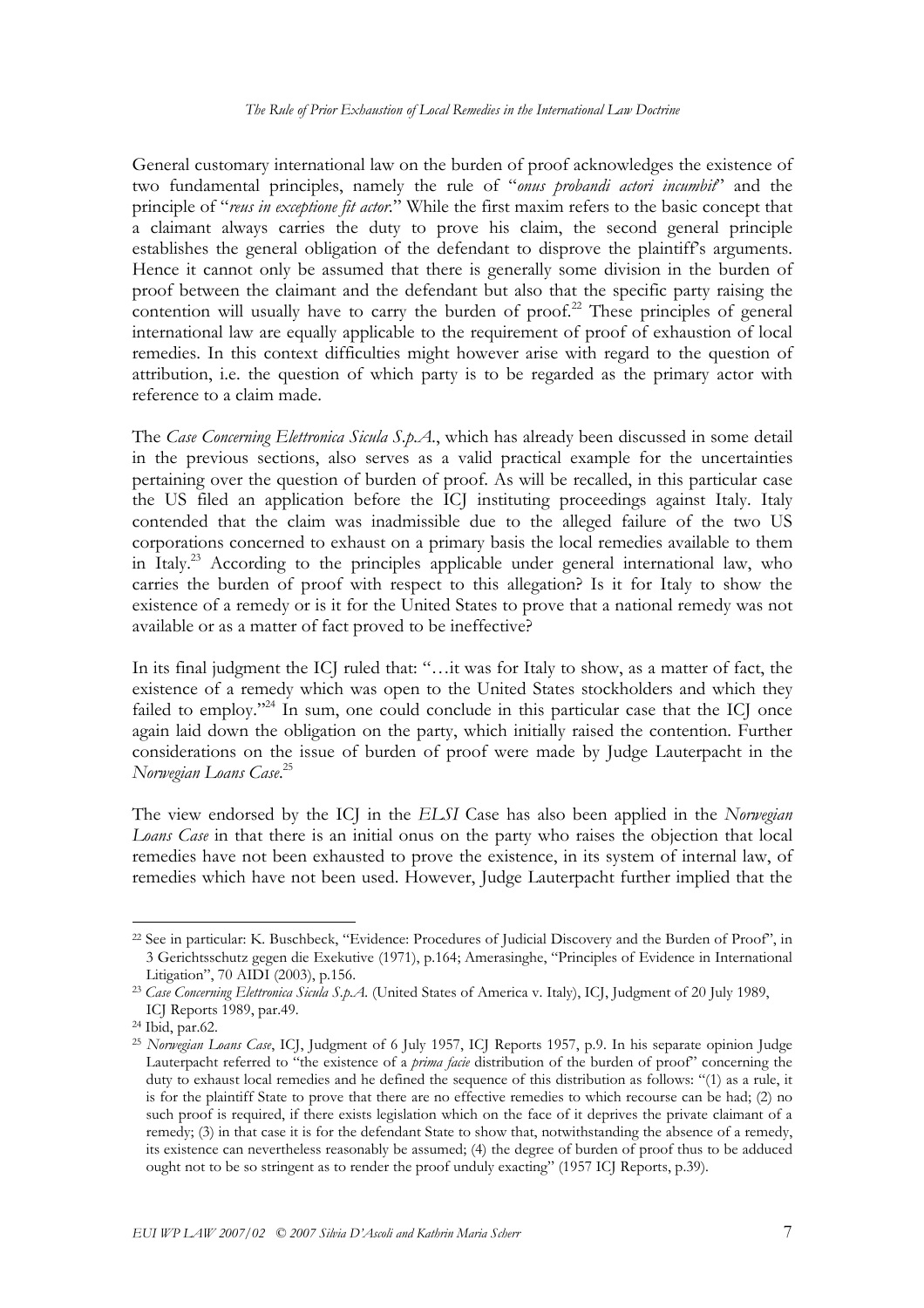practice related to the distribution of the burden of proof has to remain flexible with respect to each case.

Although academic commentators agree on the existence of a general principle on the division of the burden of proof, it is still not possible to establish universally applicable rules for such a division. While it appears to be an accepted principle that the existence of a remedy must be proven by the party who raises the objection, it is not clear how the burden of proof should be divided beyond that. For example one related aspect, which still remains unanswered in this context, is the question of who carries the burden to prove the effectiveness of a remedy. In sum, there are still many facets concerning this particular issue which so far remain ambiguous and unresolved.

## 3. The Rule of Exhaustion of Local Remedies:A Conflict between Competing **Interests**

The rule of exhaustion of local remedies lies in the middle of a series of competing interests and its application in international law is in fact the result of a choice made between these different forces. At the centre of the conflict are on the one hand the interests pursued by the respondent State and, on the other, those of the individual concerned. In the mode of application of the rule of exhaustion of local remedies strong consideration has traditionally been attributed to the principle of State sovereignty. It is in the interest of the respondent State to have an opportunity to adjudicate by its own tribunals upon the issues of law and fact which the claim involves in order to discharge its responsibility and to redress the wrong committed. This interpretation of the rule has been confirmed by the ICJ in the *Interhandel Case*.<sup>26</sup> Furthermore, the *raison d'être* of the rule of exhaustion of local remedies was confirmed by Judge Córdova in a separate opinion to the judgment.<sup>27</sup>

Contrary to this aim, the individual concerned pursues the goal of having an alleged wrong remedied in the quickest and most efficient way. A rule which requires resort to local remedies might hinder the individual from having immediate access to possibly quicker, more economical and efficient means of dispute settlement by an international judicial body. Today, there is an increasing concern to provide the individual, who is not recognized as an independent actor in international law, with the possibility of access to justice on the international level. In fact, recent developments in international law, especially in the field of human rights law, have revealed the over-arching concern that the rule of exhaustion of local remedies might be used as to over-protect the interests of the State at the expense of the protection of the individual.<sup>28</sup> This concern was in fact shared

<sup>26</sup> 1959 ICJ Reports, p.27: "Before resort may be had to an international court in such a situation, it has been considered necessary that the State where the violation occurred should have an opportunity to redress it by its own means, within the framework of its own domestic legal system."

<sup>&</sup>lt;sup>27</sup> 1959 ICJ Reports, p.45: "The main reason for its existence is the absolute necessity of harmonizing international and national jurisdictions – thus ensuring the respect due to the sovereign jurisdiction of States – to which nationals and foreigners are subject…"

<sup>&</sup>lt;sup>28</sup> For further considerations see also Part III and VI of the paper.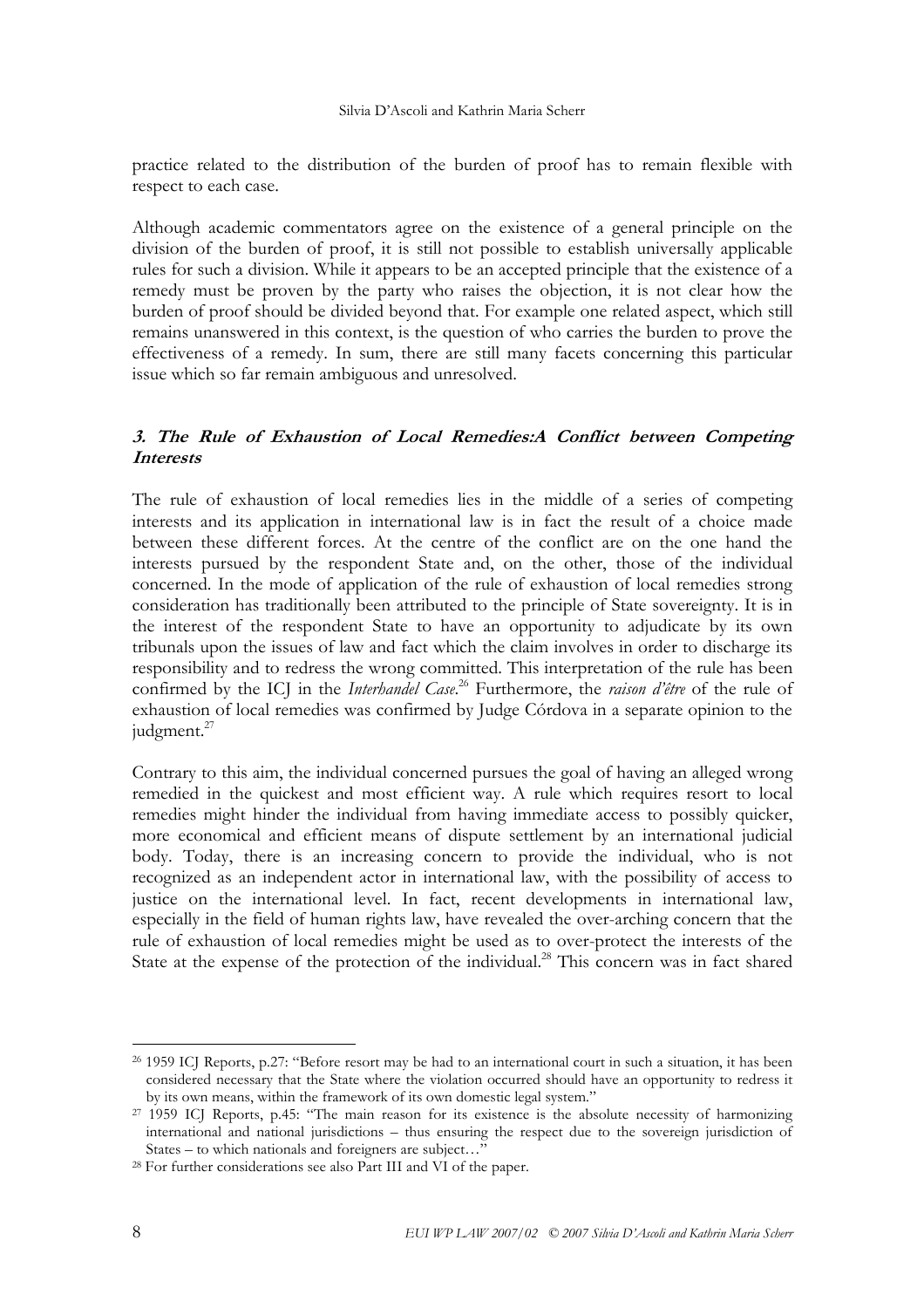by the ICJ in the Finnish Ships Arbitration, where the Court referred to the requirement of the individual to resort to local courts and internal dispute settlement mechanisms.<sup>29</sup>

The basic rationale underlying the rule of exhaustion of local remedies seems to be the guarantee and possibility for each State to apply its internal means of redress before exposing the dispute to an international level. This reasoning is based on the traditional inter-state relationship emphasizing the respect for State sovereignty which is still predominant in the area of international dispute settlement. Moreover, the argument is used that the rule of exhaustion of local remedies also attributes a certain order to the international procedure as such. It secures national States a dispute settlement function in international disputes in which they are directly concerned.<sup>30</sup> On the other hand, however, there is a growing support for the status and rights of individuals as independent, selfstanding actors in the international law arena, especially in the field of protection of human rights. Therefore, a predominant concern for State sovereignty in international law might hinder the individual from achieving justice and fairness.

#### III. The Rule of Exhaustion of Local Remedies in the Human Rights Context

#### 4. The Extension of the Rule to the Field of Human Rights Protection

It has already been shown that the rule of exhaustion of local remedies has undoubtedly undergone a long and constant evolution since its creation and has been extended – particularly since 1950 – from its original area of application (namely, the diplomatic protection of citizens abroad) to new areas, in particular to the protection of human rights. Human rights instruments contain precise provisions on the exhaustion of domestic remedies<sup>31</sup> and, in their formulation of the rule, they consider it as a principle of general international law; it thus seems that it is in such a capacity that international organs like the UN Human Rights Committee (HRC) or the European Court of Human Rights (ECHR) are called to apply it. This is where some difficulties start to arise as regards the need to

<sup>&</sup>lt;sup>29</sup> Finnish Ships Arbitration (1934), 3 UNRIAA, p.1497: "...it appears hard to lay on the private individual the burden of incurring loss of money and time by going through the courts, only to exhaust what to him – at least, for the time being – must be a very unsatisfactory remedy."

<sup>&</sup>lt;sup>30</sup> Felix C. Amerasinghe, Local Remedies in International Law, 2<sup>nd</sup> edition, Cambridge University Press, 2004, p.427.

<sup>&</sup>lt;sup>31</sup> See, for instance, Article 41.1c of the International Covenant on Civil and Political Rights (Art.41.1c: "The Committee shall deal with a matter referred to it only after it has ascertained that all available domestic remedies have been invoked and exhausted in the matter, in conformity with the generally recognized principles of international law. This shall not be the rule where the application of the remedies is unreasonably prolonged"), and its Optional Protocol (Art.5.2: "The Committee shall not consider any communication from an individual unless it has ascertained that: …(b) the individual has exhausted all available domestic remedies. This shall not be the rule where the application of the remedies is unreasonably prolonged"); Article 35.1 – former Article 26 of the European Convention on Human Rights (Art.35.1: "The Court may only deal with the matter after all domestic remedies have been exhausted, according to the generally recognized rules of international law, and within a period of six months from the date on which the final decision was taken"); and Article 46.1 of the American Convention on Human Rights (Art.46.1: "Admission by the Commission of a petition or communication … shall be subject to the following requirements: (a) that the remedies under domestic law have been pursued and exhausted in accordance with generally recognized principles of international law…").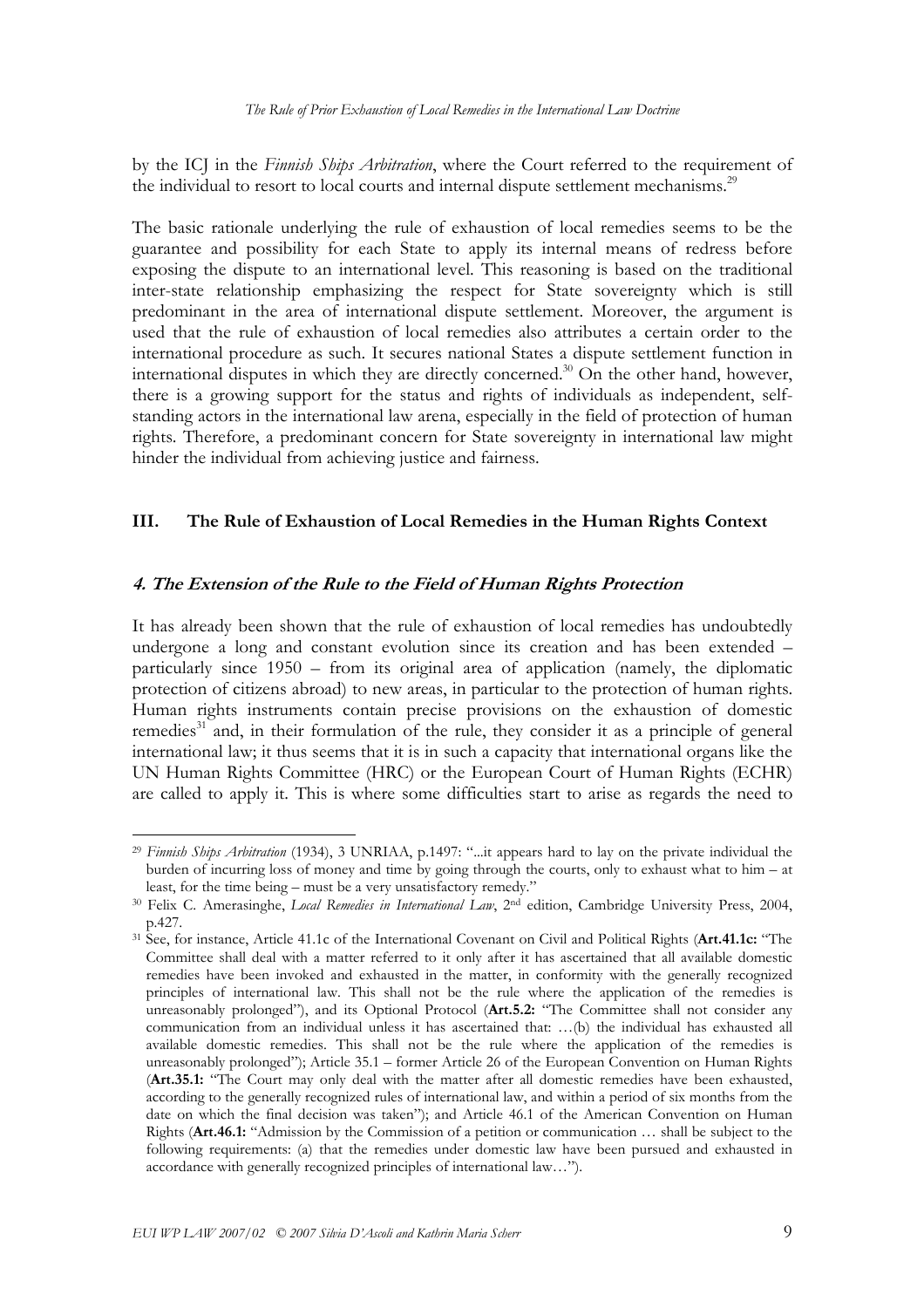assess the proper role of the rule in the field of the protection of human rights. In fact, a first reading of these provisions could lead to the idea that it is the same customary rule, existing in the field of the treatment of aliens and diplomatic protection, which has been expanded by analogy to cover the field of human rights protection.

The fundamental question which will be addressed in the following pages is whether it is adequate to address the local remedies rule in the human rights area in the same way as the rule is approached in general international law and in the framework of classical diplomatic protection. The question is relevant especially when considering the fact that human rights is an area to which the local remedies rule was not originally intended to apply and it is a specific field that involves interests and situations different from those of general international law. In analyzing the local remedies rule in the field of human rights, it is interesting to investigate whether – and to what extent – the basic differences between the human rights and general international law have had or can have an impact on the concrete application of the rule and on its essence or scope. The scope of the rule, in fact, is likely to affect the way in which the rule itself is, or has to, applied, thus influencing for example the extent to which domestic remedies must be exhausted in order for the requirements of the rule to be satisfied. Some of the most relevant aspects to be analyzed in the following pages are: the impact that the aim of protecting individual rights has on the application of the local remedies rule in the field of human rights; the *rationale* of the rule and the reasons for introducing it in the area of human rights; its *peculiarities* and the exceptions encountered in this field; the nature that the rule has assumed in this area, that is whether the rule is of a substantive character or has to be regarded only as a *procedural* prerequisite for the admissibility of an application, or whether it has a dual substantive/procedural character. The way in which the rule has been applied in the jurisprudence of human rights Courts and Committees will also be dealt with by reference to the case-law of the ECHR and of the UN HRC. The limited extent of this paper does not allow to address other interesting questions, such as whether the rule in the protection of human rights is of 'conventional' character or is still a customary rule, although distinct from the corresponding customary rule in the field of diplomatic protection; the burden of proof; and whether the rule – in human rights protection – is applicable not only to complaints filed by individuals but also to complaints filed by States.<sup>32</sup>

# 5. Peculiarities to be considered when applying the Rule in the Human Rights **Context**

To begin with, there are two main aspects to be highlighted which illustrate the differences between the context of diplomatic protection and the context of human rights protection. These are the *actors* involved and the *interests* involved. In its original application, the rule was applicable only to the relationship between a State and foreigners, for example in the case of a citizen claiming reparation for injuries suffered abroad. The relationship, therefore, was very often involving States and foreigners, subsequently leading to an inter-States relationship. The area of human rights protection is, on the opposite, concerned with

 $\overline{a}$ <sup>32</sup> Cf., for instance, Ireland v. UK, Series A No.25, 2 EHRR 25 (1979-1980), para.159; Cyprus v Turkey, 25781/94, 2001 ECHR 331 (10 May 2001), paras.82-102; Denmark v. Turkey, 2000 ECHR 150, (5 April 2000), p.34; and Cyprus v. Turkey, 8007/77, Dec. 10.7.78, D.R. 13, p.85.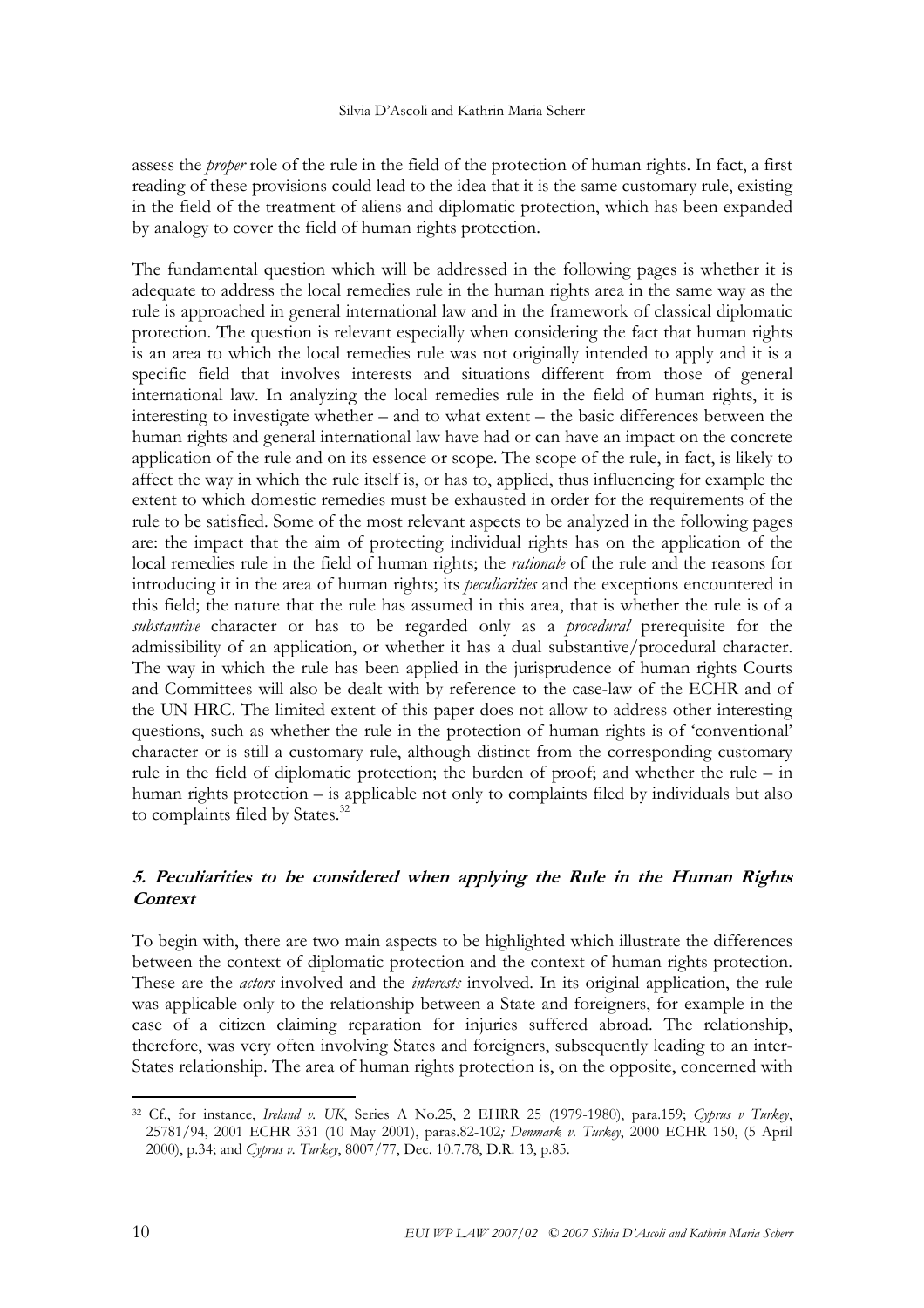relations between States and individuals, and – for the most part – between individuals and their own State.

Furthermore, the interests involved in the two contexts are quite different. While in the area of human rights the main interests to be protected are those of the individual victim of an alleged violation of human rights, in the area of diplomatic protection the interests affected are respect and protection of State sovereignty. The individual is certainly given greater recognition in the human rights system. The latter, therefore, often creates a conflict between recognizing the rights and respecting the sovereignty of the State in question, and protecting the rights of the individual.

## 6. The Rationale of the Local Remedies Rule in the System of Human Rights Protection

When trying to give a proper interpretation of the system of protection established by the European Convention, the then European Commission of Human Rights stated that the most important function of the Convention was to protect the rights of the individual and that the role of the Convention, and of its interpretation, was to render effective the protection of the individual. The European Court of Human Rights has also recalled that effective human right protection was the general aim set for by the Convention and that the provisions of the Convention should not be interpreted restrictively so as to prevent its aims and objects being achieved.<sup>33</sup> In early cases, the Court had emphasized the need to interpret the Convention so as to realise its aims and not to restrict the obligations undertaken by the parties.<sup>34</sup> Moreover, the rationale of the local remedies rule can also be found in the fact that before proceedings are brought to an international body the State concerned must have had the opportunity to remedy matters through its own legal system. In the *Akdivar* case, the Court well explained the rationale of the rule by stating that:

"…the rule of exhaustion of local remedies…obliges those seeking to bring their case against the State before an international judicial or arbitral organ to use first the remedies provided by the national legal system. …The rule is based on the assumption, reflected in Article 13 of the Convention, that there is an effective remedy available in respect of the alleged breach in the domestic system whether or not the provisions of the Convention are incorporated in national law. In this way, it is an important aspect of the principle that the machinery of protection established by the Convention is subsidiary to the national systems safeguarding human rights.<sup>355</sup>

All these aspects and their implications will be recalled further on, after an overview of the relevant jurisprudence of the ECHR and of the HRC.

<sup>&</sup>lt;sup>33</sup> Belgian Linguistic case, 23 July 1968, Series A, p.32, para.5; Golder v. UK case, Application n.4451/70, 21 February 1975, in Report, p.25.

<sup>&</sup>lt;sup>34</sup> See *Wemhoff v. Federal Republic of Germany*, Series A, 1968, p.23.

 $35$  Akdivar and others v. Turkey, Application No.21893/93, 16 September 1996, in Reports, 1996-IV, para.65.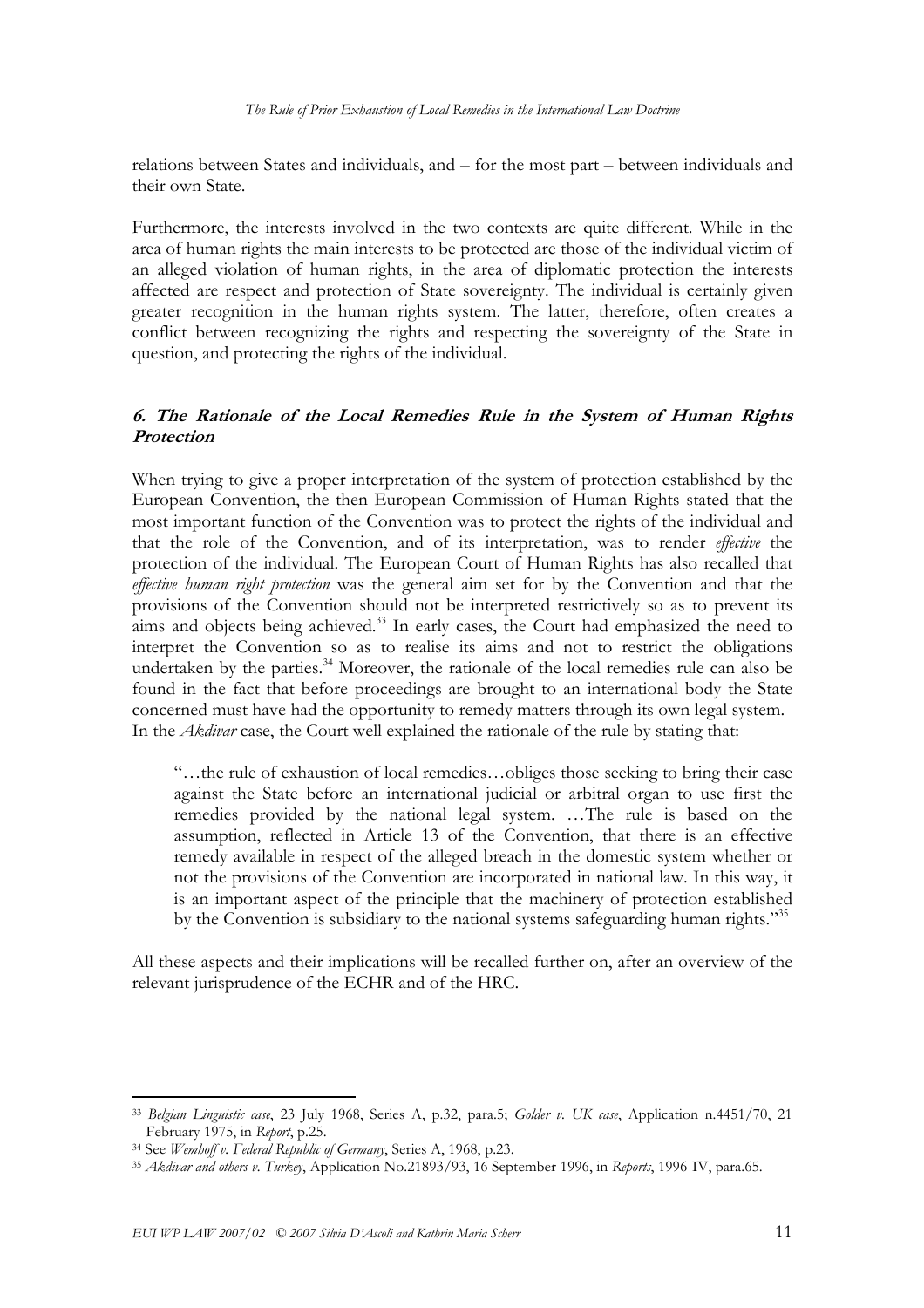## 7. The Rule as applied in the Case-law of Human Rights Courts and Committees

It is interesting at this point of our analysis to ascertain how the rule has been developed, applied and probably reshaped as a result of its extended application to the human rights area. What can easily be noticed is that, in the field of the protection of human rights, the rule of the exhaustion of local remedies has been interpreted in a more flexible way and in favor of the alleged victims. This tendency appears to be consistent with the need to take into account the general framework of the protection of individuals established by international Covenants and Conventions. In such a context, a broader interpretation of the norms in favor of the individual victim is to be preferred to a restrictive one. Therefore, the rule has undergone numerous exceptions and rightly appears not as a strict admissibility condition of an *absolute* content, but as a rule which needs to be applied with flexibility. This has been affirmed several times by the European Convention organs and by the UN HRC. What can be deduced from the practice of the Commission, the Court and the Human Rights Committee is that the rule requires the exhaustion of remedies which are available, effective, adequate and sufficient.

A remedy is considered *available* if it can be pursued by the applicant without difficulties or impediments. This also means that the applicant must be in the conditions of exercising the specific remedy. Moreover, a remedy is considered *available* only if the applicant can make use of it in the circumstances of the particular case. In fact, sometimes legal barriers or even practical impediments can represent an obstacle and can result in a remedy being unavailable. According to the Commission, a remedy, in order to be considered available, must have a certain degree of immediacy. The existence of a remedy must be sufficiently certain not only in theory but also in practice, failing which it will lack the requisite accessibility and effectiveness.<sup>36</sup>

A remedy is considered *effective* when it actually exists within the domestic legal system and when it offers a reasonable prospect of success. If it appears, for example – on the basis of established case-law – that the exhaustion of a particular remedy is futile and not helpful, then such a remedy needs not to be exhausted. In numerous cases the Court rejected preliminary objections based on the failure of exhausting specific domestic remedies and stated that the remedies in question offered no prospects of success.<sup>37</sup> An applicant, therefore, is only required to have recourse to remedies which are capable of providing effective means of redress.<sup>38</sup> Remedies, in fact, must be capable in practice to provide redress, in relation to the particular situation/complaint at hand. The then Commission reserved to itself the right to appreciate whether a given remedy was, in the particular circumstances of the case, effective or not.<sup>39</sup> Court or administrative proceedings involving undue delay may be regarded as ineffective remedies too.<sup>40</sup>

<sup>&</sup>lt;sup>36</sup> Ciulla v. Italy, Judgment of 22 February 1989; Vernillo v. France, Judgment of 20 February 1991, Series A 198.

<sup>37</sup> See, amongst other, Johnston v. Ireland, A112(1986), para.44; Open Door and Dublin Well Woman v. Ireland, A246(1992), para.47; Keegan v. Ireland, A291(1994), para.39; Scordino and others v. Italy, 27 March 2003, p.9.

<sup>&</sup>lt;sup>38</sup> Nielsen v. Denmark, Application No.343/57, Yearbook II(1958-59), p.412.

<sup>&</sup>lt;sup>39</sup> For example, in the case of *Kuijk v. Greece*, the Commission considered that remedies brought to the attention of a foreign detainee, without legal representation, were not *accessible* (Case No.14986/89, 70 Decisions and Reports, at 250-251, 1991).

<sup>40</sup> X v. UK, Case No.7161/75, 7 DR 100(1976); Tomasi v. France, Case No.12850/87, 64 DR 128(1990).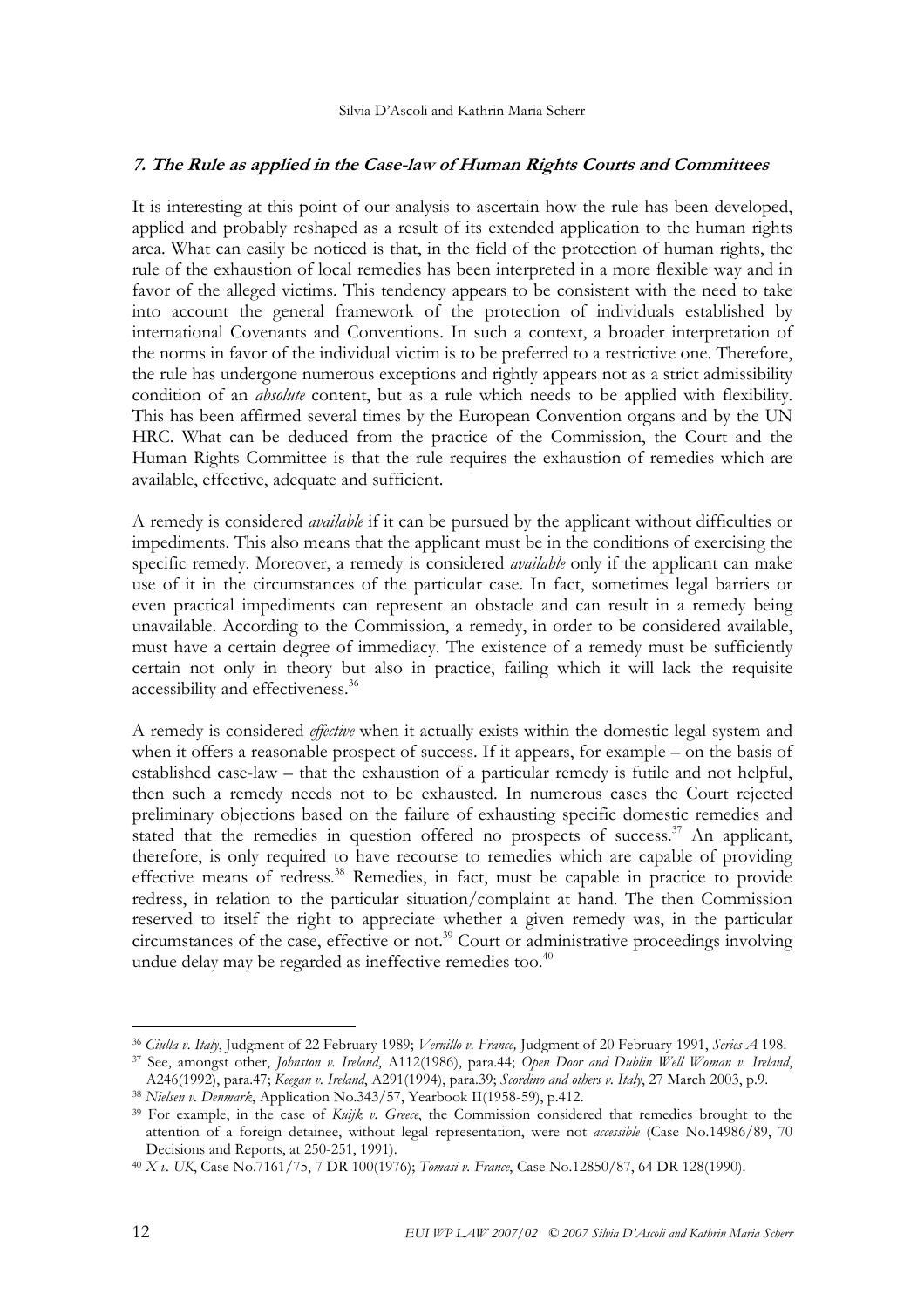A remedy is deemed *adequate* or *sufficient* if it is capable of redressing the alleged harm in the specific case. An adequate remedy is one which is sufficient to provide redress to the applicant. For instance, in the case  $Lawless$  v. Ireland, where the applicant was seeking compensation for unlawful imprisonment, the Commission considered that the recourse to an Internment Commission did not constitute an adequate remedy since it could only recommend the applicant's release and was unable to award damages and compensation to the applicant.<sup>41</sup>

In sum, it can be said that, according to the relevant case-law, local remedies are considered effective and *adequate* when they are able to provide redress to the harm alleged by the applicant that is when they are capable of directly remedying the alleged wrong.

## 8. Exceptions to the Local Remedies Rule in the Human Rights Context

Given the above-mentioned characteristics, the rule itself is subject to a number of exceptions, particularly with regard to the *nature of the remedies* to be exhausted and the conditions of their exercise. These exceptions could be either considered as a necessary implication of the rationale of the rule when applied to human rights protection;<sup>42</sup> or as limitations to the rule, more than exceptions. Some Treaties and Conventions expressly mention and specify some of these exceptions. For instance, the American Convention on Human Rights states that the rule of the previous exhaustion of local remedies does not apply when domestic law does not guarantee a *due process of law*, when the individual has been denied access to local remedies, and when there occurred a prolonged and excessive delay in the decision of the case at the local level (art.46.2). The latter exception is also mentioned in the Additional Protocol to the ICCPR (art.5.2.b).

Some of the most relevant exceptions to the local remedies rule can be considered the following: 1. unavailability of domestic remedies; 2. lack of effectiveness and adequacy; 3. denial of justice or delay; and 4. disciplinary and administrative remedies.

- 1. As already observed when dealing with the requisite characteristics of domestic remedies it is of utmost importance that they actually exist not only in theory but also in practice. If domestic remedies do exist but they are very difficult to access, then there is no obligation to exhaust them.<sup>43</sup> Furthermore, the concept of an available remedy also includes procedural guarantees for fair and public hearings by an independent and competent tribunal.
- 2. Domestic remedies need not to be exhausted if there are serious reasons for believing that they have no real prospect of success.<sup>44</sup> If no effective remedies exist, there cannot be any requirement to exhaust them. An applicant is dispensed

 $\overline{a}$ <sup>41</sup> Case No.332/57, in Year Book II (1958-59) p.318.

<sup>&</sup>lt;sup>42</sup> As rightly stressed by Roberto Ago, the so-called *exceptions* to the rule would be more adequately regarded as logical and necessary *consequences* of the application itself of the principle upon which the rule is based (AGO, La regola del previo esaurimento dei ricorsi interni…, in Archivio di Diritto Pubblico, 3(1938), p.182, 249).

<sup>43</sup> Cyprus v. Turkey, 26 May 1975, DR, vol.2, p.125.

<sup>44</sup> T.K. v. France, 8 November 1989, in Rapport, UNDoc.A/45/40, vol.II, 1990; M.K. v. France, 8 November 1989, ibidem.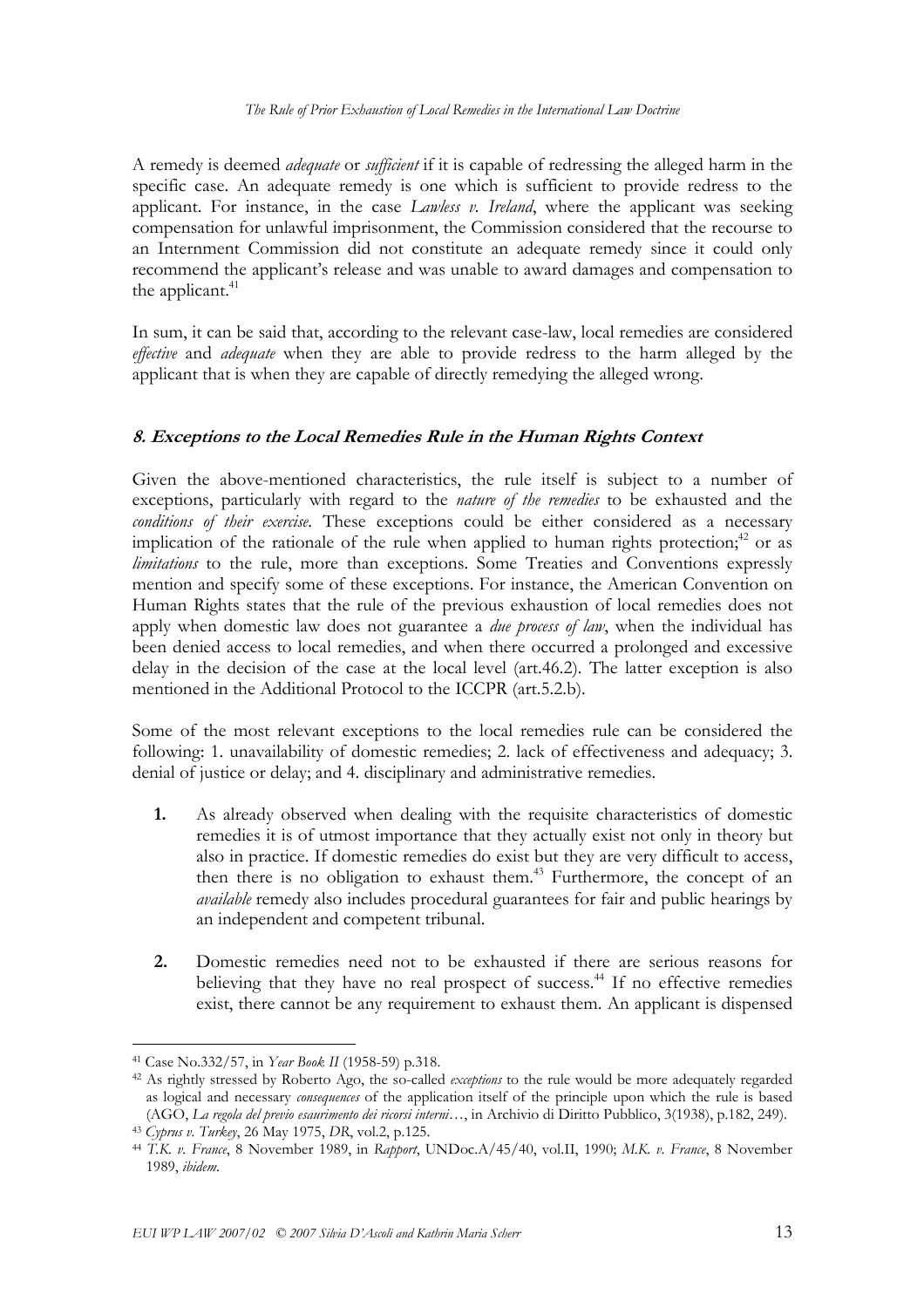from the obligation to exhaust certain local remedies if, in the circumstances of the case, those remedies are ineffective or inadequate. In the Strasbourg jurisprudence and the case law of the HRC, a remedy which does not have a reasonable prospect of success is not an *effective* remedy and, therefore, there is no need to exhaust it.<sup>45</sup> As showed by the *Scordino* case, in order to ascertain whether a specific domestic remedy is effective and adequate, the Court must look at the consolidated national jurisprudence and thus verify whether that remedy offers concrete prospects of success. A remedy is ineffective if, considering the well established case-law, it does not offer any real chance of success.<sup>46</sup> In such a case, however, the applicant must give some evidence of the existence of an established case-law.

- 3. For cases in which domestic tribunals refuse to administer justice, or they are not independent and impartial, or they render judgments which are manifestly unfair, the human rights case-law provides for another exception to the exhaustion of local remedies. For instance, the ICCPR states that, when the local remedy to be exhausted is "unreasonably prolonged", there is no duty to exhaust it (art.41.1c).
- 4. In its case-law, the HRC has stressed that the effectiveness of a remedy also depends on the nature of the alleged violation. Therefore, for particularly serious violations of human rights (violations of the right to life, torture, ill-treatment) purely disciplinary and administrative remedies have been deemed inadequate and ineffective as domestic remedies, thus exempting the applicant from their exhaustion.<sup>47</sup> Generally speaking, very often the ECHR and the HRC have found that in cases of gross and systematic violations of human rights there is a presumption of non effectiveness of domestic remedies given that the rules of law are no longer internally respected when human rights are systematically violated.<sup>48</sup> The European Commission for Human Rights repeatedly affirmed that remedies of a non-judicial character, leading to a discretionary decision by the relevant authorities, need not to be exhausted.<sup>49</sup> The same has been specified by the UN HRC which has stressed that local remedies which need to be exhausted are mainly those of a judicial character.<sup>50</sup> The HRC has also made it clear that extraordinary remedies (such as applications for annulment, review and conditional release) need not be exhausted. Like the Commission, the HRC is of the opinion that extraordinary remedies seeking discretionary decisions cannot be considered effective remedies.

<sup>&</sup>lt;sup>45</sup> Lawless case, p.308; X. v. F.R. Germany, Application n.968/61, p.27; Austria v. Italy, Application n.788/60, 11 January 1961, in Reports, p.55; Vernillo case, para.26.; Pratt et Morgan v. Jamaica, 6 April 1989, in Report, UNDoc.A/44/40, 1989, p.231.

<sup>46</sup> X. v. FRG, p.138; Farragut v. France, DR 39(1984), p.186; Costello-Roberts v. UK, DR 67(1991), p.216.

<sup>47</sup> Arhuacos v. Colombia, 29 July 1997, Application n.612/1995, in Report, UN Doc.A/52/40, vol.2, 1999, p.194.

<sup>48</sup> Akdivar case, para.67; Dermit Barbato v. Uruguay, 21 October 1982, Application n.84/1981, in Report, UN Doc.A/38/40, 1983, p.132.

<sup>&</sup>lt;sup>49</sup> Greece v. UK, 12 October 1957, in Yearbook II, 1958-59, p.186; De Becker v. Belgium, 9 June 1958, Application n.214/56, ibidem, p.214; X. v. Belgium, 29 March 1960, in Yearbook III, 1960, p.222.

<sup>50</sup> Prince v. Jamaica, 30 March 1992, Application n.269/1987, in Rapport, UN Doc.A/47/40, 1993, p.240; Ellis v. Jamaica, 28 July 1992, Application n.276/1988, ibidem, p.255.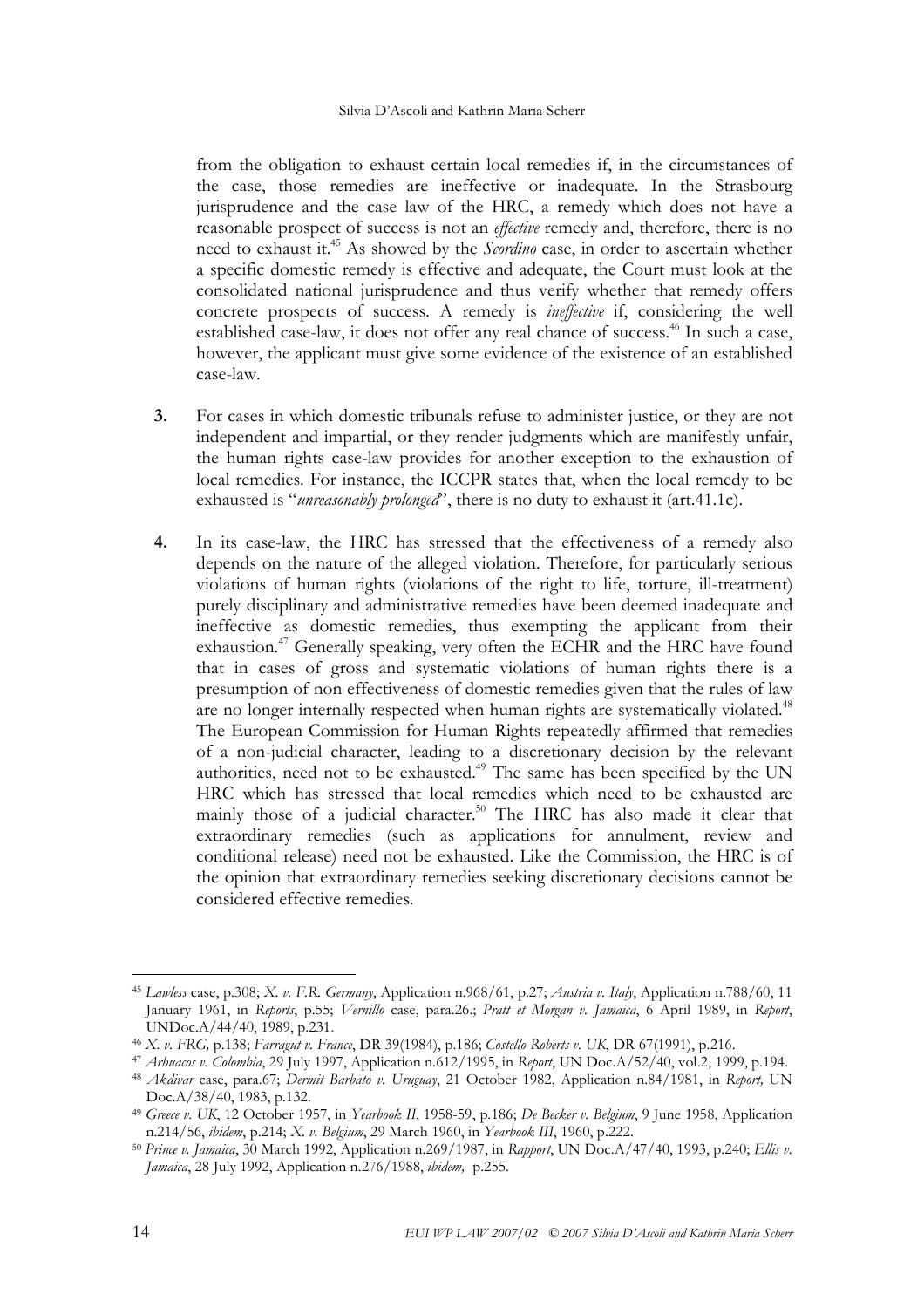It can be concluded that the rule of exhaustion of local remedies in the field of the protection of human rights is not an *absolute* condition necessarily preceding any application, and it is not of a general, automatic or unqualified application but it is rather flexible and to be applied consistently with its rationale.

## 9. Original Reasons for Introducing the Local Remedies Rule in the Field of Human Rights

It is useful and opportune to investigate the original reasons for the incorporation of the local remedies rule in international instruments on human rights protection. In doing so, the travaux preparatoires of the ICCPR and of the ECHR are indispensable. From them, it emerges that the local remedies rule was widely discussed and then finally adopted both as a matter of principle – to respect the sovereignty of the respondent state and to avoid domestic courts being replaced by international courts – and for practical reasons, namely to avoid international organisms to be overloaded with excessive and irrelevant complaints.

Through the local remedies rule States are given the possibility of redressing the alleged wrong within their own domestic legal systems before their responsibility is brought to the international level, as recognized by the ECHR in the Nielsen case.<sup>51</sup> International Conventions on human rights also envisaged the local remedies rule as directly related to the State's duty to provide effective domestic remedies. Therefore, if there is a duty on individuals to exhaust domestic remedies, this is certainly complementary to the duty of the respondent State to provide and implement domestic remedies.

The rule reflects the fact that in the protection of human rights, where the systems established by Conventions are subsidiary to the national ones, the task and the duty of securing individual rights are, first of all, on contracting States. In the field of human rights the principle of *subsidiarity* is very important and has been often recalled by the ECHR, which has stated that the rule of exhaustion of local remedies "…is an important aspect of the principle that the machinery of protection established by the Convention is subsidiary to the national systems safeguarding human rights."<sup>52</sup> Furthermore, the Court has stated that "…the purpose of Article 26 is to afford the Contracting States the opportunity of preventing or putting right the violations alleged against them before being confronted with an international proceeding. This is particularly true in the international jurisdiction of human rights, because the latter reinforces or complements the domestic jurisdiction."<sup>53</sup>

As one of the effects of a failure to comply with the exhaustion of local remedies can be the rejection of the application, the rule also serves the pragmatic purpose of reducing the over-burdening of courts.

Besides the intention of guaranteeing States the possibility of redressing an alleged wrong within their domestic systems, another important reason for the inclusion of the rule in

<sup>51</sup> Nielsen case, p.412.

<sup>52</sup> Akdivar case, para.65; Aksoy v. Turkey, 18 December 1996, in Reports, 1996-VI, p.2275, para.51; Scordino case, p.9.

 $^{53}$  Ankerl v. Switzerland, 23 October 1996, in Reports, 1996-V, p.1565, para.34; Selmouni v. France, 28 July 1999, in Reports, 1999-V, p.175, para.74; T.K. v. France, p.139, para.8.3.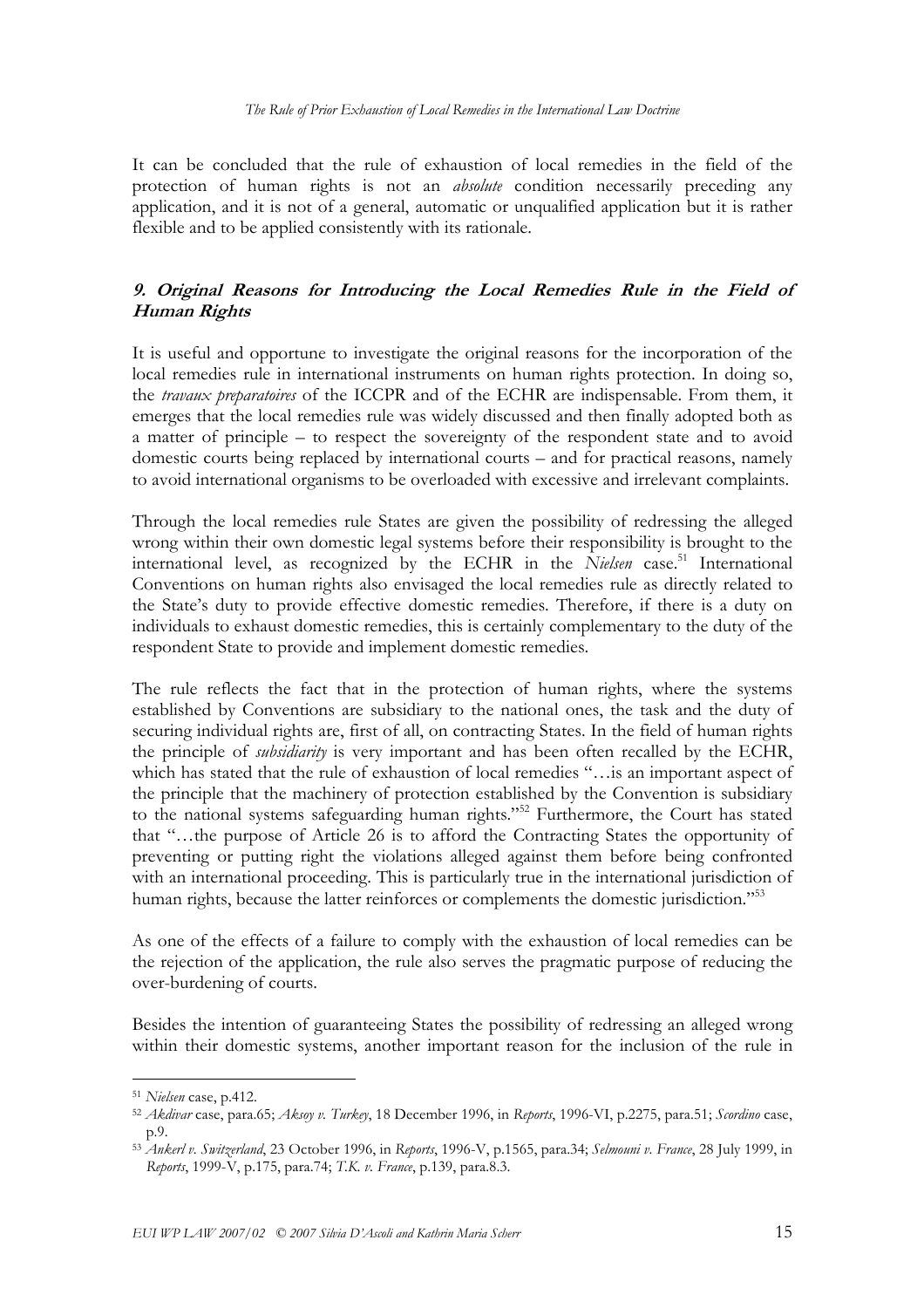#### Silvia D'Ascoli and Kathrin Maria Scherr

human rights treaties emerges clear when considering their specific aim, namely the creation of a global system for the protection of human rights. That considered, it is obvious that contracting States to the ECHR are obliged to guarantee to their citizens an effective judicial system for the protection of their rights. In this way, the local remedies rule would be a sort of test for verifying the compliance of domestic legal systems with the Convention.

#### 10. Procedural or Substantive in Nature?

The field of human rights protection presents the same co-existence of different theories already observed in the field of diplomatic protection. Scholars, in fact, have applied the theories regarding the *substantial*, *procedural* or *mixed* nature of the local remedies rule to the field of human rights with similar consequences. This is understandable especially considering the fact that the local remedies rule in the field of human rights is still, or at least often, conceived either as a derivation from the local remedies rule in the field of diplomatic protection or as an extension of the latter to the area of human rights.

An alternative view is that the local remedies rule in the human rights field is a *new* rule, different from the one developed in the area of diplomatic protection, although *originally* deriving from that one. In considering the *nature* of the rule in the human rights context, it is important to take into account the general aim of systems like the ECHR and the ICCPR, and to look at their respective case-law for evaluating which of the different theories about the nature of the rule is accepted and applied. As already stated above, the aim of systems for the protection of human rights can surely be seen as ensuring an effective protection of fundamental rights of individuals. Consequently, as recognized by the Commission and the Court: "…the provisions of the Convention should not be interpreted restrictively so as to prevent its aims and objects being achieved".<sup>54</sup>

The international jurisprudence on human rights does not show a clear-cut preference for one theory or the other, although there are several elements which seem to prefer the theory of the *procedural nature* of the rule to the one of the *substantive nature*. Firstly, already the text of human rights treaties and Conventions is clear in considering inadmissible an application where the applicant has not exhausted local remedies. This element would favour an interpretation of the rule as a *procedural condition* rather than of a substantive character. Secondly, concerning the moment in which State liability arises at the international level, there is only one decision of 1958 by the European Commission of Human Rights, which seemed to support the *substantive nature* of the rule.<sup>55</sup> That finding is in contrast with more recent decisions by the Commission and the Court which, in fact, seem to support the *procedural nature* of the rule in affirming that a violation of the Convention arises immediately, as soon as a right protected by the ECHR is violated and thus before the exhaustion of local remedies. $56$ 

<sup>54</sup> Golder v. United Kingdom, Application n.4451/70, p.25.

 $55 X v. FRG, 10 June 1958, Application n.235/56, in *Yearbook* II, p.304.$ 

<sup>&</sup>lt;sup>56</sup> See, for instance, *Ireland v.* UK, 18 January 1978, in Series A25, p.91; Foti and others v. Italy, 10 December 1982, in Series A56, p.21; Zimmerman and Steiner v. Switzerland, 13 July 1983, in Series A66, p.12.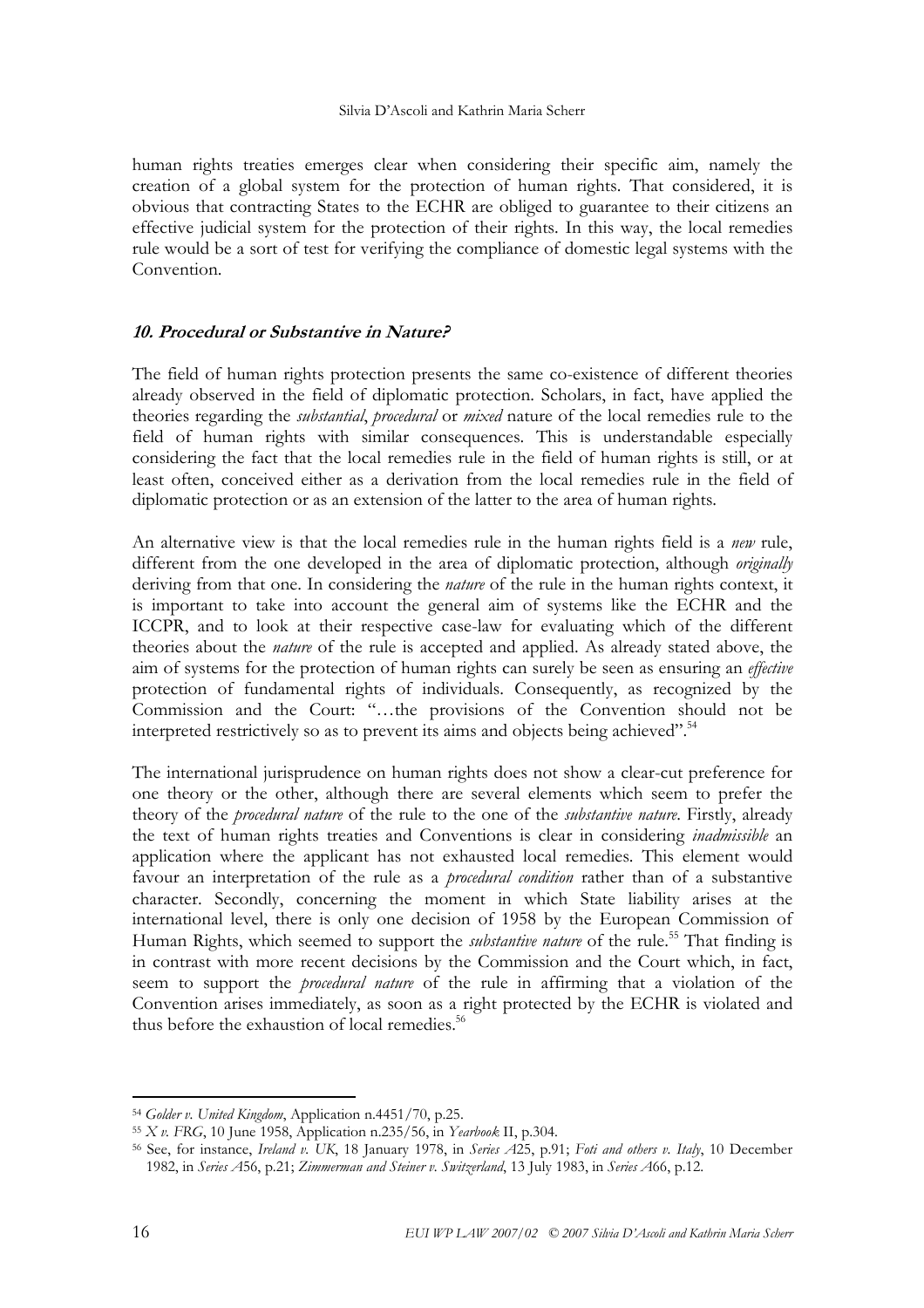In sum, international case-law in the area of human rights deals with the non-exhaustion of local remedies as a procedural matter and considers that the moment at which international State responsibility may arise is antecedent to the exhaustion of the last available remedy in the domestic legal system. Human rights jurisprudence, therefore, seems to show a preference for the theory of the *procedural nature* of the local remedies rule. This may be also explained in an historical perspective, if one considers that the rule needs to be contextualized and further if one considers that it is influenced by different factors, such as the evolution of norms of international law. The conceptualization of human rights norms has undoubtedly changed over the time as has the relationship between the interests of States and the interests of individual. Human rights courts and organs seem to take into account these major changes of perspectives as regards international law, albeit not completely yet.

The procedural nature, moreover, appears to be in accordance with the function and scope of the local remedies rule in the human rights context without derogating either from the principle of sovereignty of States, from the principle of subsidiarity or from the practical use of the rule itself. It would be therefore consistent with this approach to affirm that the theory of the procedural nature of the local remedies rule is more appropriate to contemporary international law.<sup>57</sup>

## IV. Conclusions

## 11. Is the Principle of Exhaustion of Local Remedies in the Human Rights Context a different Rule from that under General Public International Law?

As a starting point it must be stated that, originally, it was the rule as applied in customary international law (diplomatic protection) that was transposed to the human rights area. It is an historical fact that there was *continuity* between the systems of diplomatic protection and of human rights protection. However, this does not imply that the rule applicable in human rights protection has to be interpreted in the light of the equivalent rule in the field of diplomatic protection. In the international human rights system the perspective is different and should take into account the fact that the system itself implies equal treatment of all the individuals protected and that, consequently, every State is under an obligation to provide local remedies. Furthermore, it appears that the two systems – of diplomatic protection and of human rights protection – are based upon different premises. In fact, considering their respective origins, one can notice some preliminary differences: while the local remedies rule in diplomatic protection is mainly grounded in the principle of sovereignty and mostly concerns the interests of State, the same rule in human rights protection appears to be grounded more on the principle of subsidiarity of international fora, and concerns individual interests. Therefore, in order to be properly understood, the rule of the exhaustion of local remedies should be regarded differently in the two diverse contexts of diplomatic and human rights protection. It is not convincing to apply the classic rule in its original form and meaning to the field of human rights.

 $\overline{a}$ <sup>57</sup> In this sense see also: PISILLO MAZZESCHI, Esaurimento dei ricorsi interni e diritti umani, Torino, 2004, p.87-94.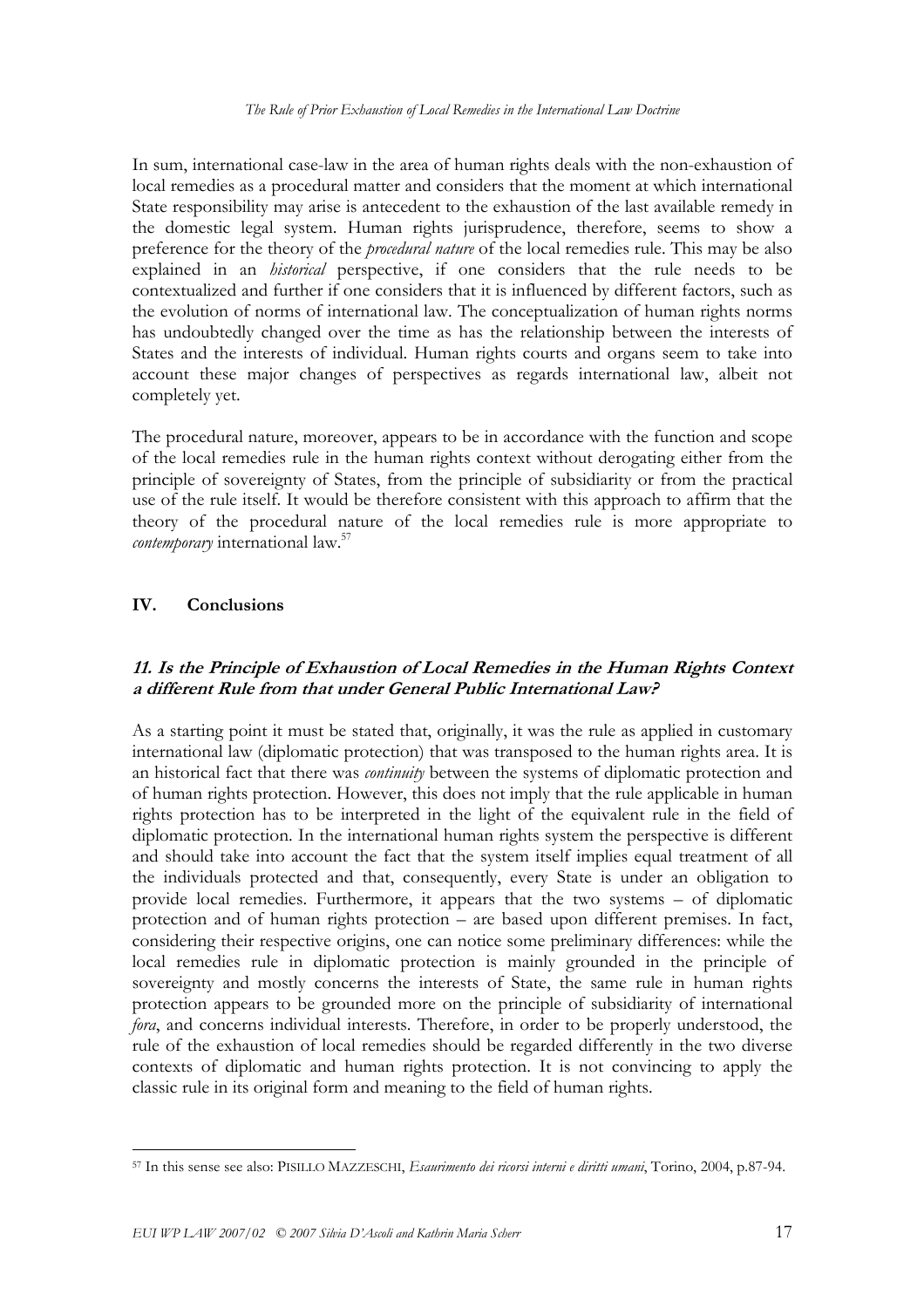#### Silvia D'Ascoli and Kathrin Maria Scherr

To guarantee that individuals have effective domestic remedies before their national authorities can be considered a *positive function* of the rule in the field of human rights. The ultimate goal of the rule in this field, in which the rule seems to represent a further guarantee for individuals, can thus be seen in improving the judicial protection of human rights at the national level, in coordinating the international with the national level and the interests of States with the interests of individuals. Furthermore, the rule can also be useful in order to verify the real level of compliance with protection and respect of human rights by single States.

It is worth noting that the general impact of the system established by the ECHR is a highly relevant one for its effects of strengthening domestic laws and contributing to the harmonization of national laws with the system established by the Convention. The local remedies rule shows that it is primarily before domestic courts that an effective remedy should be sought for alleged violations of the guaranteed rights.

To conclude, it is still debated whether human rights law has caused – or continues to cause – a definitive change of perspective in international law, finally making the individual a *legitimate subject* of international law. There still is a large part of the doctrine which considers States as the sole possible subjects of international law. What must be recognised is that certainly human rights law has contributed enormously to a certain *modernization* of 'classical' international law, introducing norms and set of rules which are now not only directed to States but also to *individuals*. Contemporary international law is more and more concerned with the protection of human beings in the sense of individuals with their own rights and interests to be protected.

The debate surrounding the nature and the scope of the local remedies rule can thus be situated in this broader context. The persistence of the rule in the field of human rights protection might be seen as the result of a certain delay in the evolution and development of international law from its State-centered origins to the recognition of the individual as a subject of international law. The Copernican revolution of international law is not yet complete, but is progressing gradually. States seem to remain the main agents in international law. This is what probably caused the introduction of the rule in the human rights field. The rule, originally, was still prisoner of its historical context but, interestingly, the jurisprudence of human rights Courts and Commissions has strongly contributed over the time to the progressive evolution and interpretation of the rule in a new light. If the individual still has – to a certain extent – the obligation to exhaust local remedies, States – on the other side – have undoubtedly the obligation to provide effective remedies.

In conclusion, it is possible to affirm that at present the local remedies rule in the field of human rights is a different one from the rule in the field of diplomatic protection. It is an autonomous rule which developed progressively through the case-law of human rights courts and bodies. In fact, as highlighted in this paper, the rule presents some differences in the two contexts, differences which are due to the diversity in functions and aims of diplomatic protection and of human rights protection. The two areas are therefore independent and the local remedies rule, although initially influenced by the original rule in the field of diplomatic protection, has acquired its independence in the field of human rights protection.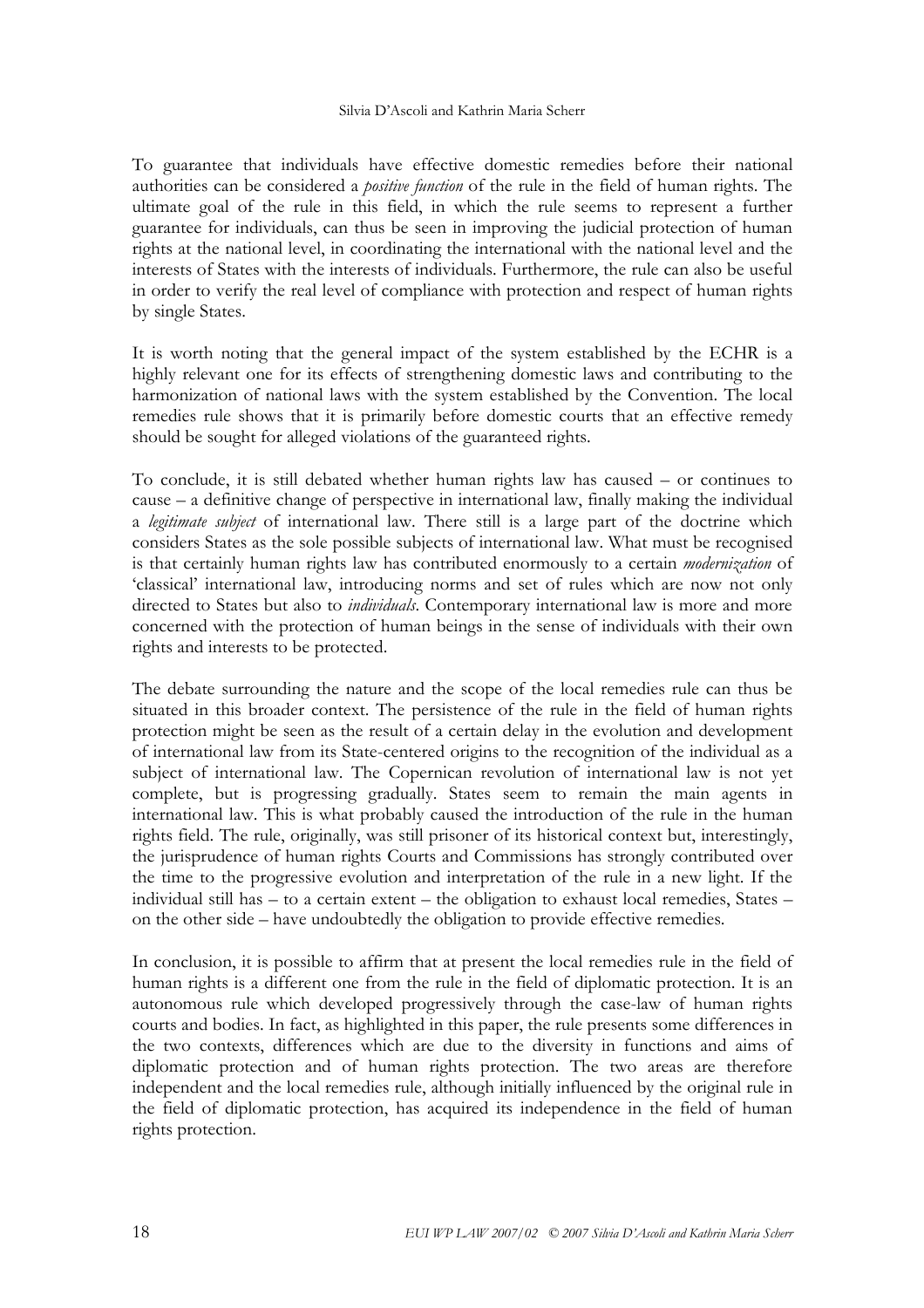#### BIBLIOGRAPHY

ADEDE A.O., "A Survey of Treaty Provisions on the Rule of Exhaustion of Local Remedies", in Harvard International Law Journal, vol.18, n.1 (1977), p.1-17.

ADLER, MATTHEW H., "The Exhaustion of the Local Remedies Rule after the International Court of Justice's Decision in ELSI", in The International and Comparative Law Quarterly, 39/3 (1990), p. 641.

AGO R., La regola del previo esaurimento dei ricorsi interni in materia di responsabilità internazionale, in Archivio di Diritto Pubblico, 3(1938).

AGO R., "Sixth Report on State Responsibility", in Yearbook of the International Law Commission, Part II, 2 (1977), p.20.

AMADOR , GARCÍA, "State Responsibility: Some New Problems", Hague Recueil, 94(1958), p.449.

AMERASINGHE C. FELIX, Local Remedies in International Law, 2<sup>nd</sup> edition, Cambridge University Press, 2004.

AMERASINGHE C. FELIX, "Principles of Evidence in International Litigation", Annuaire de l'Institut de Droit International, 70(2003), p.156.

AMERASINGHE C. FELIX, "Whither the Local Remedies Rule?", ICSID Review, 5(1990), p.292.

AMERASINGHE C. FELIX, "The Formal Character of the Rule of Local Remedies", Zeitschrift für ausländisches öffentliches Recht und Völkerrecht, 25(1965), p.445.

ARONOVITZ, "L'art. 26 della Convenzione Europea dei Diritti dell'Uomo: dal Diritto Internazionale Consuetudinario al Sistema Europeo dei Diritti dell'Uomo", in Rivista Internazionale dei Diritti dell'Uomo, 1994, p. 515-556.

ARONOVITZ, "Notes on the Current Status of the Rule of Exhaustion of Local Remedies in the European Convention on Human Rights", in Israel Yearbook on Human Rights, 1995, p.73.

BARTOLE, CONFORTI, RAIMONDI (eds.), Commentario alla Convenzione Europea per la Tutela dei Diritti dell'Uomo e delle Libertà Fondamentali, CEDAM, Padova, 2001.

BORCHARD, E., "Theoretical Aspects of the International Responsibility of States", Zeitschrift für ausländisches öffentliches Recht und Völkerrecht, 1(1929), p.223.

BRIGGS, HERBERT W., "The Local Remedies Rule: A Drafting Suggestion", American Journal of International Law, 50(1956), p.921.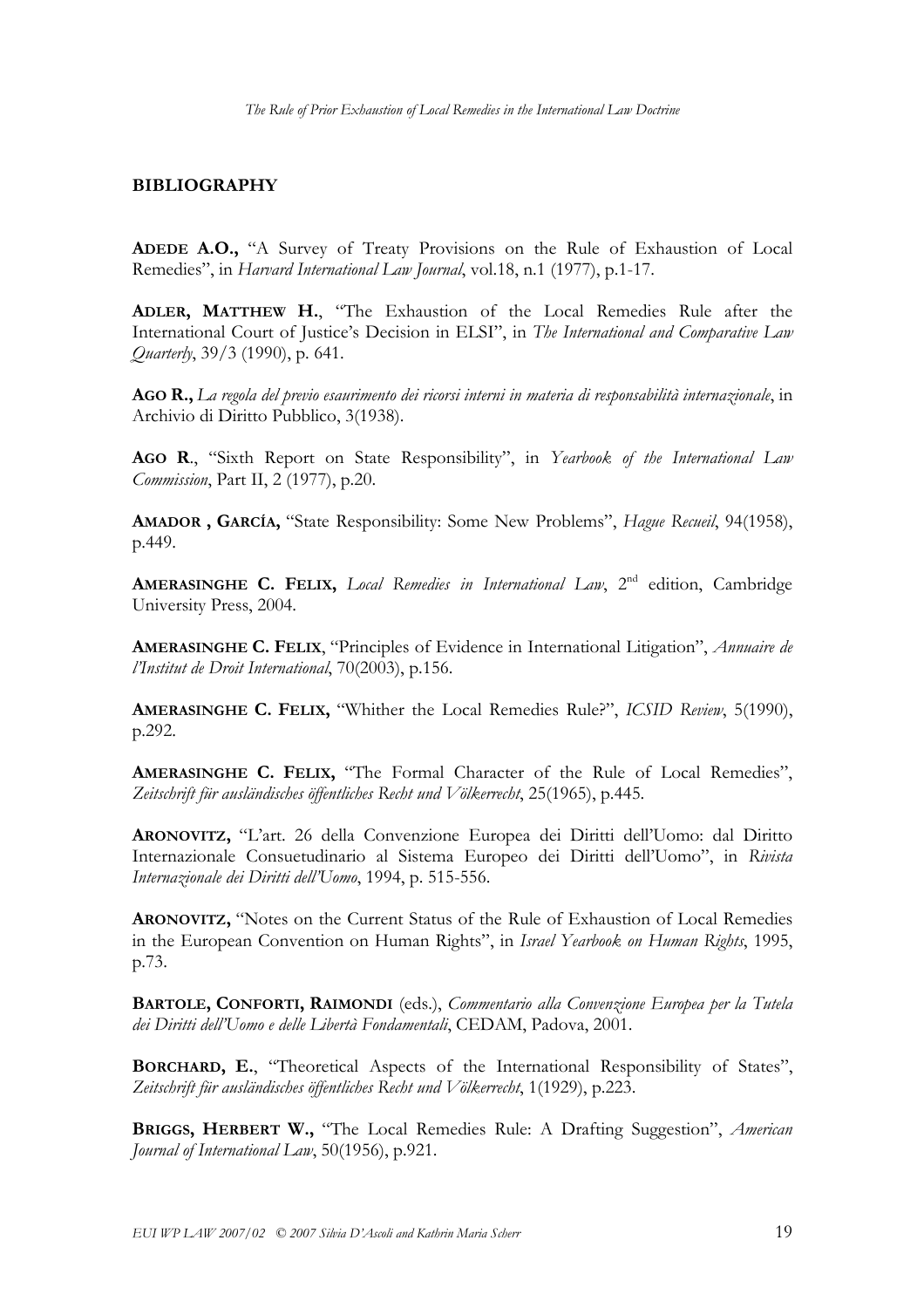BUSCHBECK, K., "Evidence: Procedures of Judicial Discovery and the Burden of Proof", Gerichtsschutz gegen die Exekutive, 3(1971), p.153.

CHAPPEZ, JEAN, La Règle de l´Épuisement des Voies de Recours Internes, Paris, Editions A, Pedone, 1972.

DE SALVIA, "Esaurimento delle vie di ricorso interne e ricorsi individuali: la giurisprudenza della Commissione e della Corte dei Diritti dell'Uomo", in Rivista Internazionale dei Diritti dell'Uomo, 1 (1988), p. 33-42.

DE VISSCHER, CHARLES, "Notes sur la responsabilité internationale des Etats et le protection diplomatique d'après quelques documents récents", RDILC, 8(1927), p.245.

DIXON, MARTIN, "Case Concerning Elettronica Sicula S.p.A. (ELSI) – United States of America v. Italy", in The International and Comparative Law Ouarterly, 41(1992), n.3, p.701.

DURAND, CH., "La Responsabilité internationale des états pour déni de justice", Revue Générale de Droit International Public, 38(1931), p.694-748.

EVANS, ALONA E., "Case Concerning the Barcelona Traction, Light and Power Company, Limited (Belgium v. Spain), Second Phase", in The American Journal of International Law, 64(1970), n.3, p.653.

FACCHIN R., L'interpretazione giudiziaria della Convenzione Europea dei Diritti dell'Uomo, vol.II, CEDAM, 1991.

FAWCETT, JES., "The Exhaustion of Local Remedies: Substance or Procedure?", in British Year Book of International Law, 31(1954), p.452.

FITZMAURICE, G.G., "The Meaning of the Term Denial of Justice", in British Yearbook of International Law 13(1932), p.93.

FREEMAN, ALWYN VERNON, The International Responsibility of States for Denial of Justice, London Longmans, 1938.

GILL, TERRY D., "Elettronica Sicula S.p.A. (ELSI) – United States v. Italy. 1989 ICJ Rep. 15, 28 ILM 1109 (1989)", in American Journal of International Law, 84(1990), n.1, p.249-258.

HARRIS D., O'BOYLE M., WARBRICK C., Law of the European Convention on Human Rights, Butterworths ed., 1995.

ILLUYOMADE, B.O., "Dual Claim and the Exhaustion of Local Remedies Rule in International Law", in Vanderbilt Journal Trans-national Law, 10(1977), 83.

**JESSUP PHILIP C.**, A Modern Law of Nations, Cambridge University Press, 1956.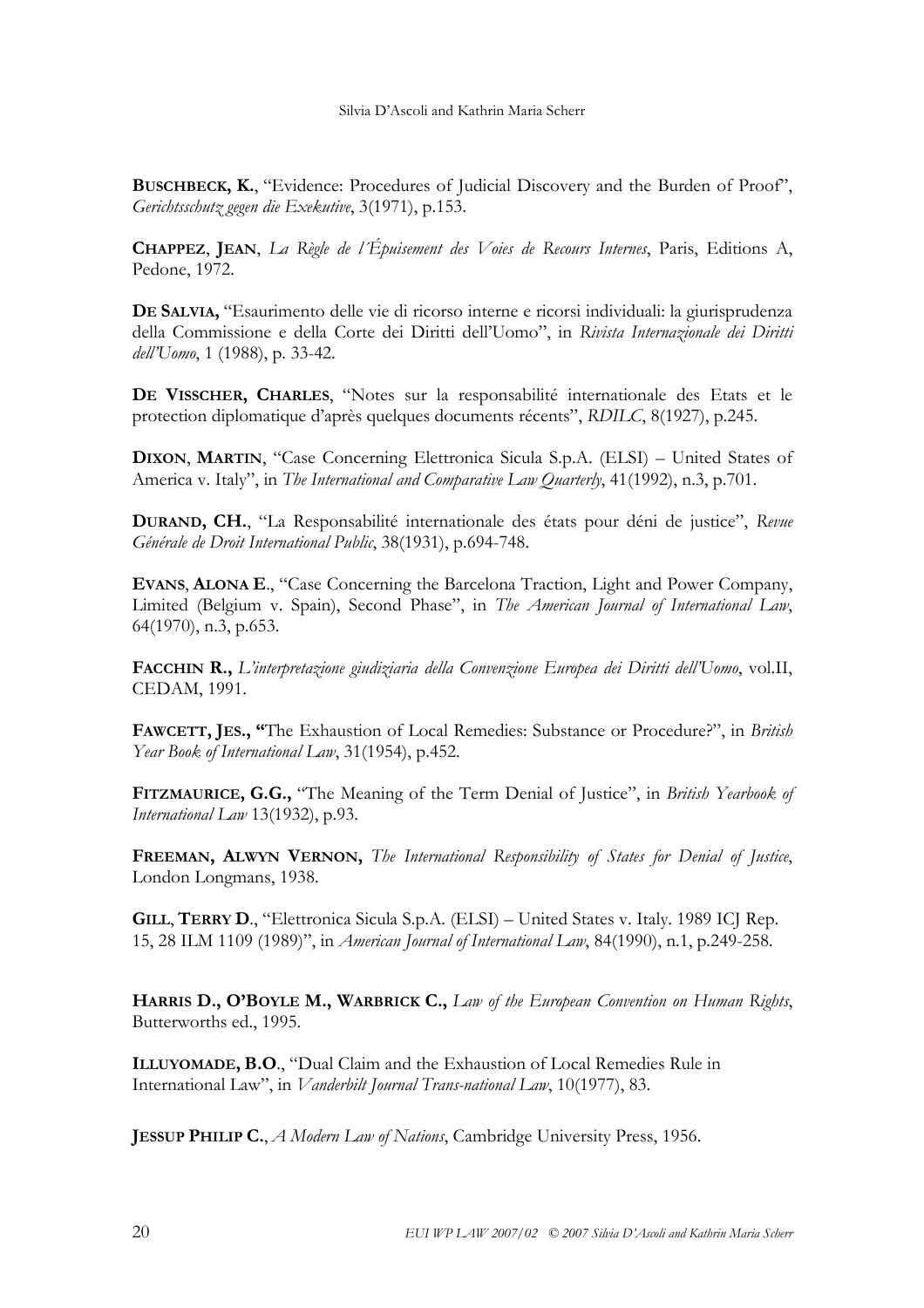JOSEPH, SCHULTZ, CASTAN, The International Covenant on Civil and Political Rights: Cases, Materials, and Commentary, Oxford-New York, 2000.

KERLEY, ERNEST L., "Contemporary Practice of the United States Relating to International Law", American Journal of International Law 56(1962), p.166.

LEGROS, COENRAETS, « La règle de l'épuisement des voies de recours internes et l'accès effectif à une jurisdiction dans le jurisprudence de la Cour européenne des droits de l'homme », in Revue Trimestrielle des Droits de l'Homme, 1998, p.27.

LISSITZEN, OLIVER J., "The Meaning of the Term Denial of Justice in International Law", in American Journal of International Law, 30(1936), n.4, p.632.

MACDONALD R., MATSCHER F., PETZOLD H., The European System for the Protection of Human Rights, Martinus Nijhoff Publishers, 1993.

**MCGOLDRICK D.,** The Human Rights Committee  $-$  Its Role in the Development of the International Covenant on Civil and Political Rights, Oxford University Press, 1991.

MIKAELSEN L., European Protection of Human Rights, The Practice and Procedure of the European Commission of Human Rights on the Admissibility of Applications from Individual and States, Alphen aan den Rijn, 1980.

MUMMERY, "The Content of the Duty to Exhaust Local Judicial Remedies, in American Journal of International Law, 1964, p.389.

NOWAK M., U.N. Covenant on Civil and Political Rights – CCPR Commentary, Engel Publisher, 1993.

OVEY C., WHITE R., European Convention on Human Rights, 3<sup>rd</sup> ed., Oxford University Press, 2002.

PICARD, « Article 26 », in PETTITI, DECAUX, IMBERT (eds.), La Convention européenne des droits de l'homme – Commentaire article par article, Paris, 1995, p.591.

PISILLO MAZZESCHI, "Exhaustion of Domestic Remedies and State Responsibility for Violation of Human Rights", in Italian Yearbook of International Law, Vol. X, 2000, p.17-43.

PISILLO MAZZESCHI, "Articolo 35: Condizioni di ricevibilità", in Bartole, Conforti, Raimondi (eds.), Commentario alla Convenzione europea per la tutela dei diritti dell'uomo e delle libertà fondamentali, Padova, 2001, p.579-626.

PISILLO MAZZESCHI, Esaurimento dei ricorsi interni e diritti umani, Giappichelli Editore, Torino, 2004.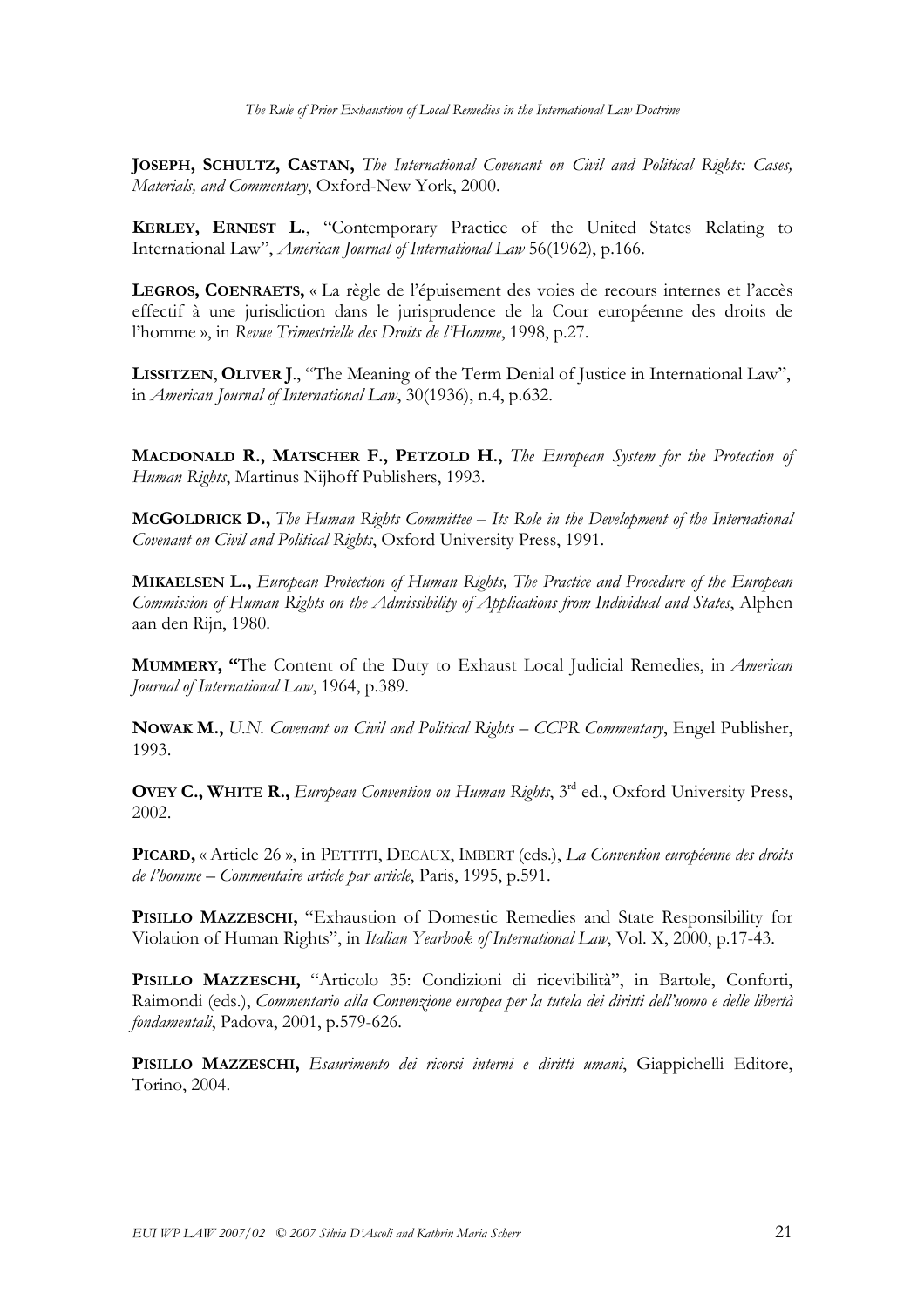ROBERTSON B., "Exhaustion of Local Remedies in International Human Rights Litigation – The Burden of Proof Reconsidered", in International and Comparative Law Quarterly, 39(1990), pp.191-196.

SCHWEBEL, STEPHEN M., "Arbitration and the Exhaustion of Local Remedies Revisited" International Law, 23(1989), p.951.

SCHWEBEL, STEPHEN M., WETTER J. GILLIS, "Arbitration and the Exhaustion of Local Remedies", in *American Journal of International Law*, 60(1966), p.484.

SULLINGER, DENIS, L'épuisement des voies de recours internes en droit international général et dans la Convention européenne des droits de l'homme, Lausanne, Imprimerie des Arts et Métiers SA, 1979.

TRINDADE C., "The Burden of Proof with Regard to Exhaustion of Local Remedies in International Law", in Revue des Droits de l'Homme, 9(1976), p.81.

TRINDADE C., "Domestic Jurisdiction and Exhaustion of Local Remedies: A Comparative Analysis", in *Indian Journal of International Law*, 16(1976), pp.187-218.

TRINDADE C., "Exhaustion of Local Remedies in International Law: Experiments granting Procedural Status to Individuals in the First Half of the Twentieth Century", in Netherlands International Law Review, 24(1977), p.373.

TRINDADE C., The Application of the Rule of Exhaustion of Local Remedies in International Law – Its rationale in the international protection of individual rights, Cambridge University Press, 1983.

VAN DIJK P., VAN HOOF G.J.H., Theory and Practice of the European Convention on Human Rights, 3<sup>rd</sup> edition, Kluwer Law International, 1998.

**ZWART T.,** The Admissibility of Human Rights Petitions – The Case Law of the European Commission of Human Rights and the Human Rights Committee, Martinus Nijhoff Publishers, 1994.

## Supporting Materials

Collected Edition of the 'Travaux Préparatoires' of the European Convention of Human Rights, Council of Europe, Doc. H(61)4, vol. I –VI.

Official Records, U.N. Docs. E/600, E/800, E/1371, E/1681, E/1732, E/1992.

# **ICJ** Jurisprudence

Mavrommatis Palestine Concessions Case, PCIJ (1924), Series A, No.2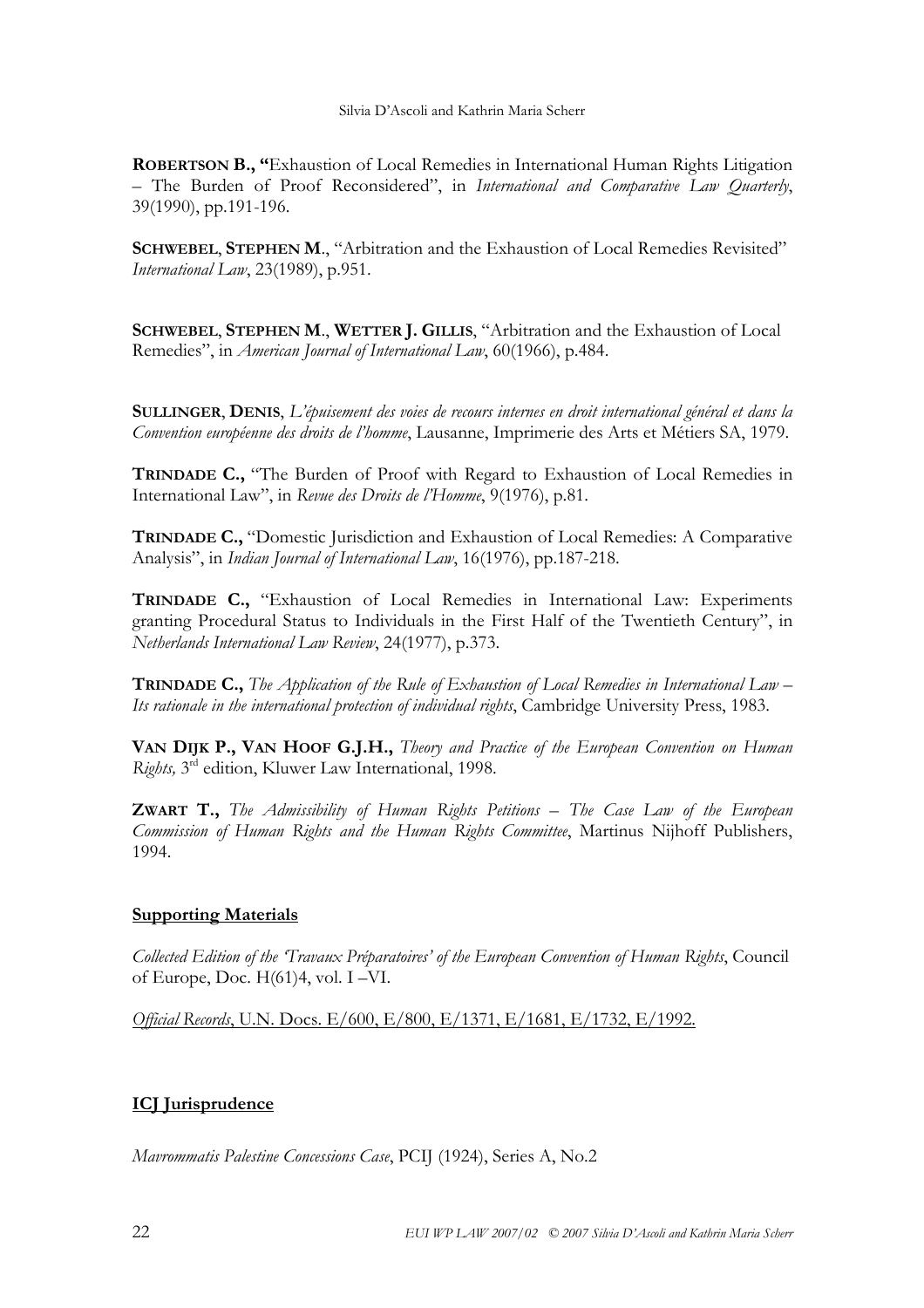The German Interests in Upper Silesia Case, PCIJ (1926), Series A, No.7

Chorzów Factory Case, PCIJ (1927), Series A, No.9

The Administration Prince of Pless Case, PCIJ (1933), Series A/B, No.52

Finnish Ships Arbitration (1934), 3 UNRIAA, p.1479

Losinger and Co. Case, Order of  $27<sup>th</sup>$  June 1936, PCIJ, Series A/B, No.67

Phosphates in Morocco Case, PCIJ (1938), Series A/B, No.74

Panevezys-Saldutiskis Railway Case, PCIJ (1939), Series A/B, No.76

Electricity Co. of Sophia Case, PCIJ (1939), Series A/B, No.77

Anglo-Iranian Oil Co. Case, 1952, ICJ Reports, pp. 93

Ambatielos Case, 1953, ICJ Reports, pp. 10

Nottebohm Case, 1953, ICJ Reports, pp. 4

Norwegian Loans Case, 1957, ICJ Reports, pp. 9

Interhandel Case (Preliminary Objections), 1959, ICJ Reports, pp. 6

Aerial Incident Case, 1959, ICJ Reports, pp.127

Case Concerning the Barcelona Traction, Light and Power Company, Limited: Preliminary Objections (Belgium v. Spain), International Court of Justice, Judgment of 24 July 1964, ICJ Reports 1964

Case Concerning Elettronica Sicula S.p.A. (United States of America v. Italy), ICJ, Judgment of 20 July 1989, ICJ Reports 1989

Dissenting Opinion by Judge Hudson in the *Panevezys-Saldutikis Railway Case*, PCIJ, Series A/B, No.76

Separate Opinion by Judge Lauterpacht in the Norwegian Loans Case, ICJ Reports (1957)

Separate Opinion by Judge Córdova in the Interhandel Case, ICJ Reports (1959)

Dissenting Opinion by Judge Armand-Ugon in the Interhandel Case, ICJ Reports (1959)

Dissenting Opinion by Judge Morelli in the *Case Concerning the Barcelona Traction*, Light and Power Company, Limited, ICJ Reports (1964)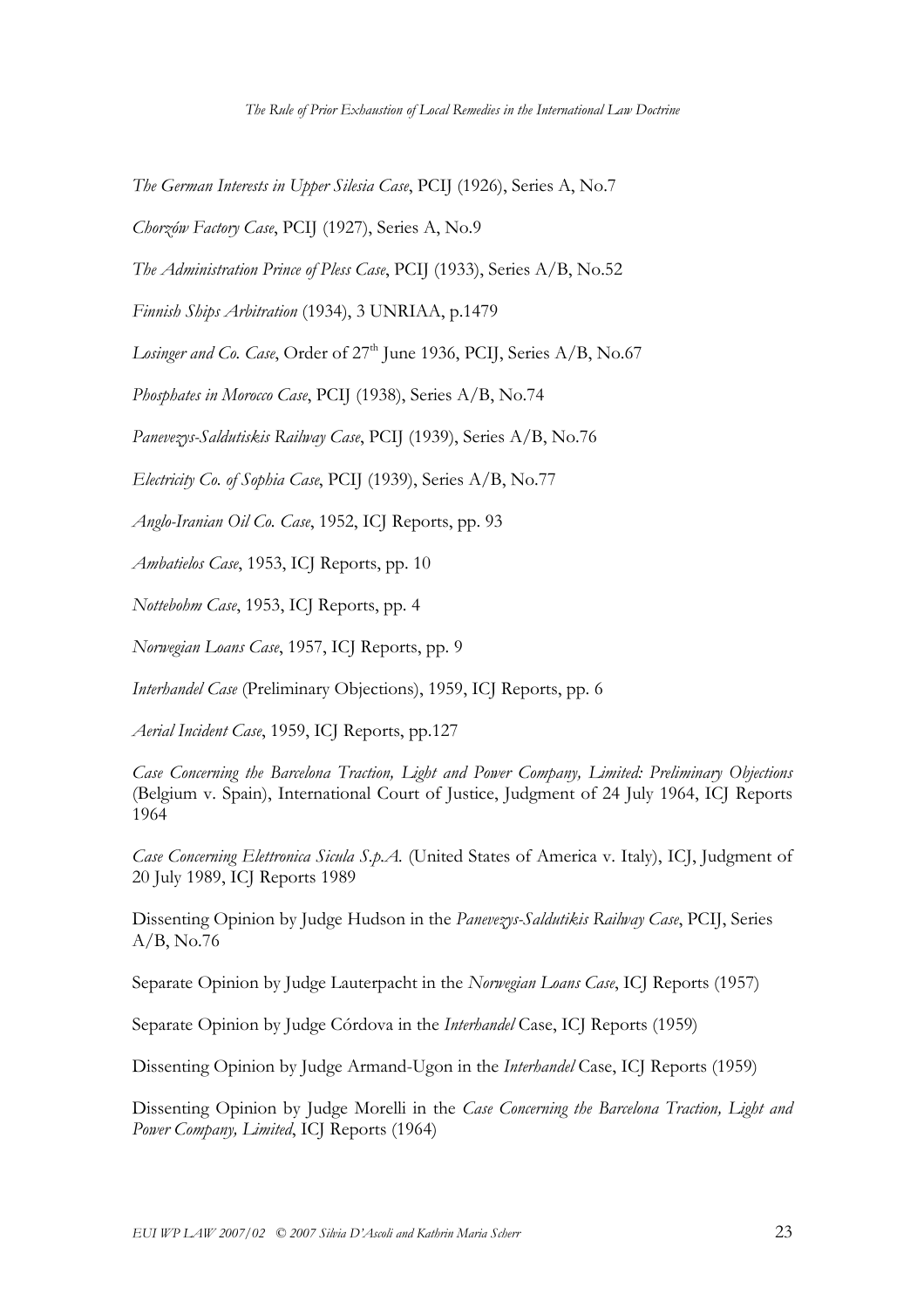Separate Opinion by Judge Tanaka in the *Case Concerning the Barcelona Traction*, Light and Power Company, Limited, ICJ Reports (1970)

## ECHR Jurisprudence

Greece v. UK, Judgement of 12 October 1957, Application n.299/57, in Yearbook, vol.2, 1958-59

Lawless v. Ireland, Judgement of 30 August 1958, Application No.332/57, in Yearbook, vol.2, 1958-59

Nielsen v. Denmark, Application No.343/57, in Yearbook, vol.2, 1958-59

X. v. Belgium, Judgement of 29 March 1960, Application n.458/59, in Yearbook, vol.3, 1960

Austria v. Italy, Judgement of 11 January 1961, Application No.788/60, in Reports (1961)

X. v. F.R. Germany, Judgement of 14 December 1961, Application No.968/61

Wemhoff v. Federal Republic of Germany, Judgement of 27 June 1968, Application No.2122/64, in Series A7 (1968)

Belgian Linguistic case, Judgement of 23 July 1968, in Series A (1968)

Golder v. UK case, Judgement of 21 February 1975, Application n.4451/70, in Reports (1970)

Cyprus v. Turkey, Judgement of 26 May 1975, in Decisions and Reports, vol.2 (1975)

Ireland v. UK, Judgement of 18 January 1978, in Series A No.25

Guzzardi v. Italy, Judgement of 6 November 1980, in Series A (1980)

Foti and others v. Italy, Judgement of 10 December 1982, in Series A No.56

Zimmerman and Steiner v. Switzerland, Judgement of 13 July 1983, in Series A No.66

Johnston v. Ireland, Judgement of 18 December 1986, Application No.9697/82, in Series A112 (1986)

Ciulla v. Italy, Judgement of 22 February 1989, Application No.11152/84, in Series A148

T.K. v. France, Judgement of 8 November 1989, in Reports, UNDoc. $A/45/40$ , vol.2 (1990)

M.K. v. France, Judgement of 8 November 1989, in Reports, UNDoc. $A/45/40$ , vol.2 (1990)

Tomasi v. France, Application No.12850/87, in 64 Decisions and Reports 128 (1990)